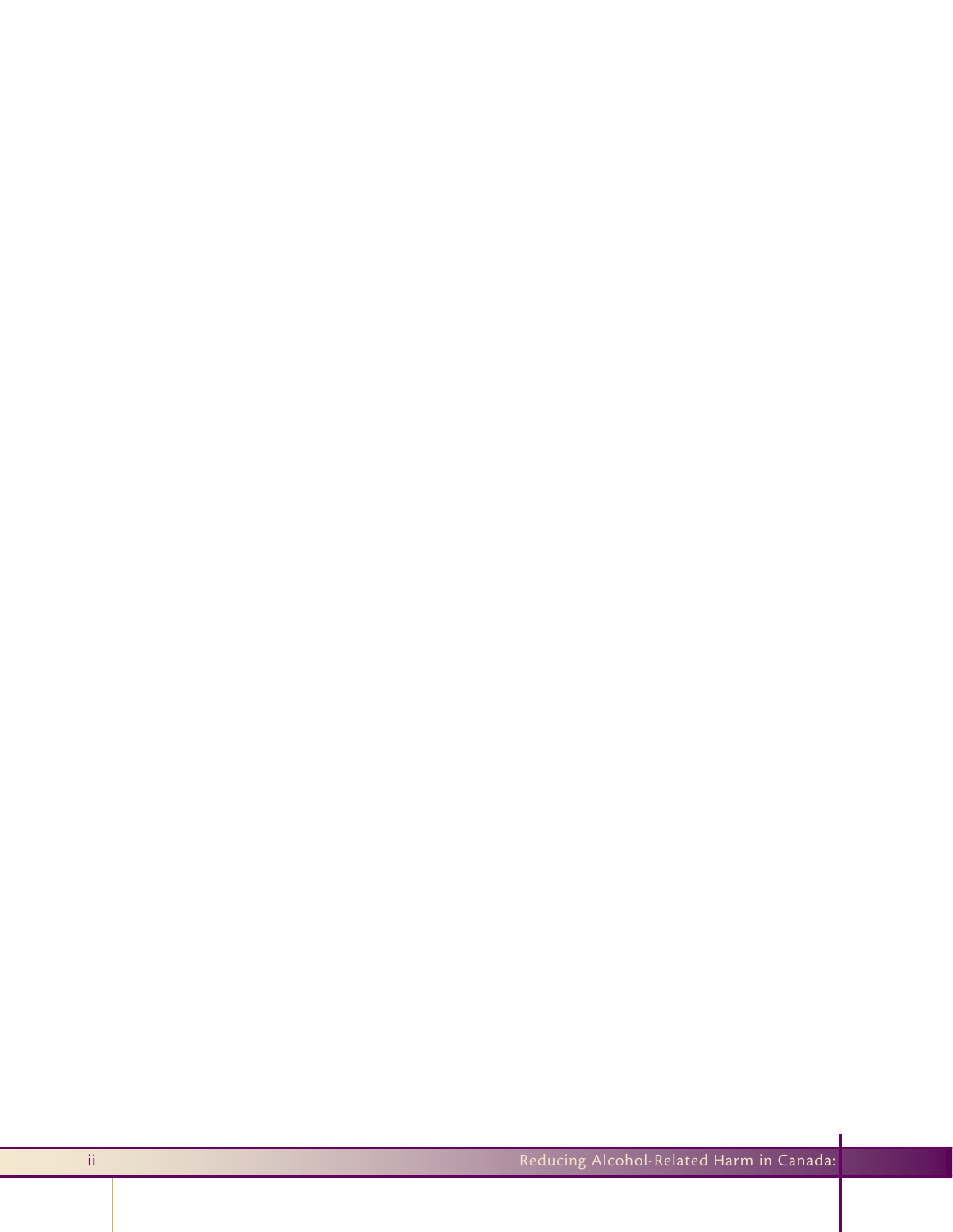#### Dear colleague,

On behalf of the National Alcohol Strategy Working Group, we are pleased to provide you with *Reducing Alcohol-Related Harm in Canada: Toward a Culture of Moderation – Recommendations for a National Alcohol Strategy*.

As you know, alcohol is a legal commodity that has economic and social benefits, but it also has high potential for harm when used inappropriately. The recent Cost of Substance Abuse in Canada Report estimated that, in 2002, the economic impact of alcohol-related harm in Canada totalled \$14.6B, taking into account the costs associated with lost productivity, health care, and enforcement. This amount is slightly less than the estimated cost of tobacco at \$17B, but nearly double the cost attributed to illegal drugs at \$8.2B.

During cross-country consultations on substance use and abuse held in 2005, the need to address alcohol misuse in Canada was repeatedly identified as an issue requiring national attention. As a result, Health Canada, the Canadian Centre on Substance Abuse, and the Alberta Alcohol and Drug Abuse Commission jointly created an expert working group to study the situation and develop recommendations for a National Alcohol Strategy.

The National Alcohol Strategy Working Group was composed of a wide range of stakeholders and included representatives from federal, provincial and territorial governments, addictions agencies, academia, non-governmental organizations, and the alcohol beverage and hospitality industries. Following considerable work, the group reached general consensus on a comprehensive strategy that recognizes the respective roles of all players in addressing alcohol-related harm, and identifies a total of

41 recommendations in four broad areas for action:

- **Health promotion, prevention and education** – which aims to raise public awareness about responsible alcohol use;
- **Health impacts and treatment** which aims to reduce the negative health impacts of alcohol consumption and address its contribution to injury and chronic disease;
- **Availability of alcohol** which aims to implement and enforce effective measures that control alcohol availability; and,
- **Safer communities** which aims to create safer communities and minimize harms related to intoxication.

The notion of sensible alcohol use, or developing a culture where moderation is the goal, underpins the recommendations for a National Alcohol Strategy. Similar to the cultural change that led to a decrease in tobacco use or to acceptance of mandatory seat belt use, reducing alcohol-related harm in Canada will require multi-faceted and longterm approaches which focus on social values and norms, along with a mix of social marketing, community information, regulation, and enforcement activities.

Since the strategy may not completely address the needs of First Nations, Inuit or Metis, the working group supports additional work that more fully engages these communities and their leadership. In addition, it is recognized that the issues around Fetal Alcohol Spectrum Disorder (FASD) are too complex to deal with comprehensively in these recommendations. As such, the working group encourages all sectors to continue to make efforts to prevent FASD and support those who live with it.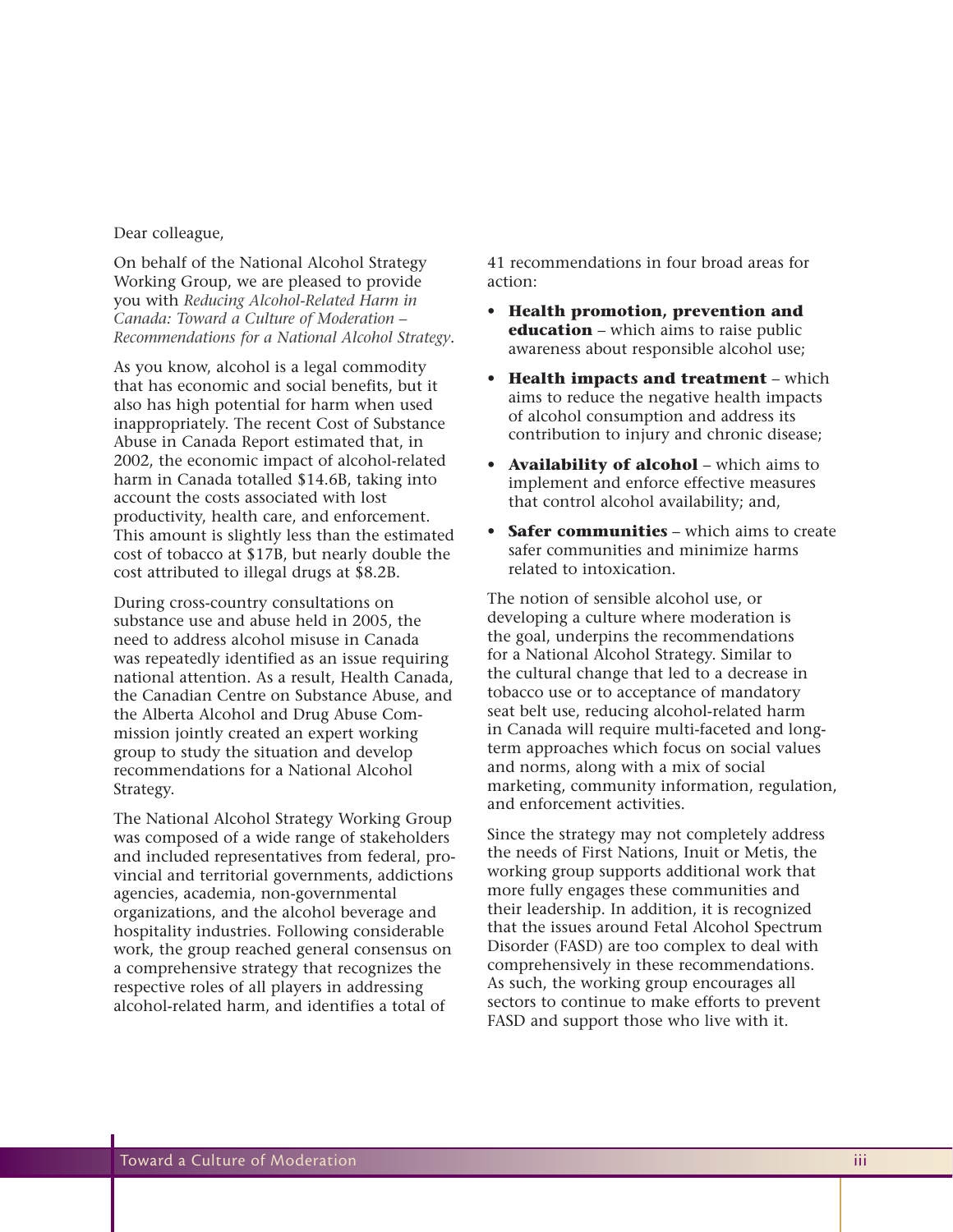Implementing recommendations to reduce alcohol-related harm will take time, commitment and collaboration amongst all key players. The Working Group hopes that you will find the recommendations in this report helpful.

Sincerely,

Co-Chairs of the National Alcohol Strategy Working Group

Murray Finnerty Chief Executive Officer

### **Alberta Alcohol and Drug Abuse Commission**

10909 Avenue Jasper Edmonton, Alberta T5J 3M9



Michel Perron Chief Executive Officer

### **Canadian Centre on Substance Abuse**

Suite 300 75 Albert Street Ottawa, Ontario K1P 5E7



### Beth Pieterson Director General

### **Drug Strategy and Controlled Substances Programme**

Health Canada 123 Slater Street Ottawa, Ontario K1A 0K9



Santé Canada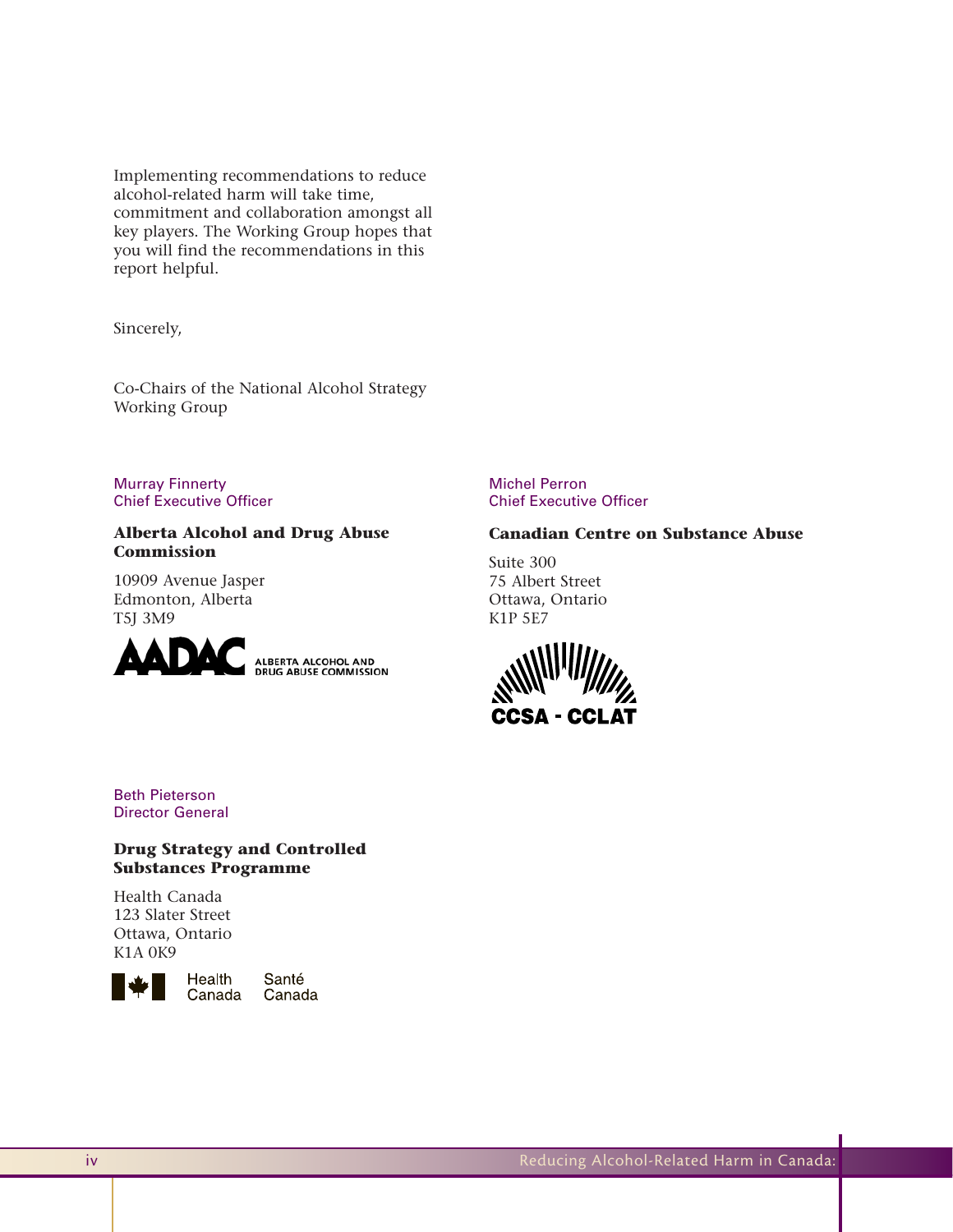# Table of Contents

| 7. National Alcohol Strategy Working Group members 31 |  |
|-------------------------------------------------------|--|

Note: This document reflects the general consensus of the National Alcohol Strategy Working Group on recommendations for a National Alcohol Strategy.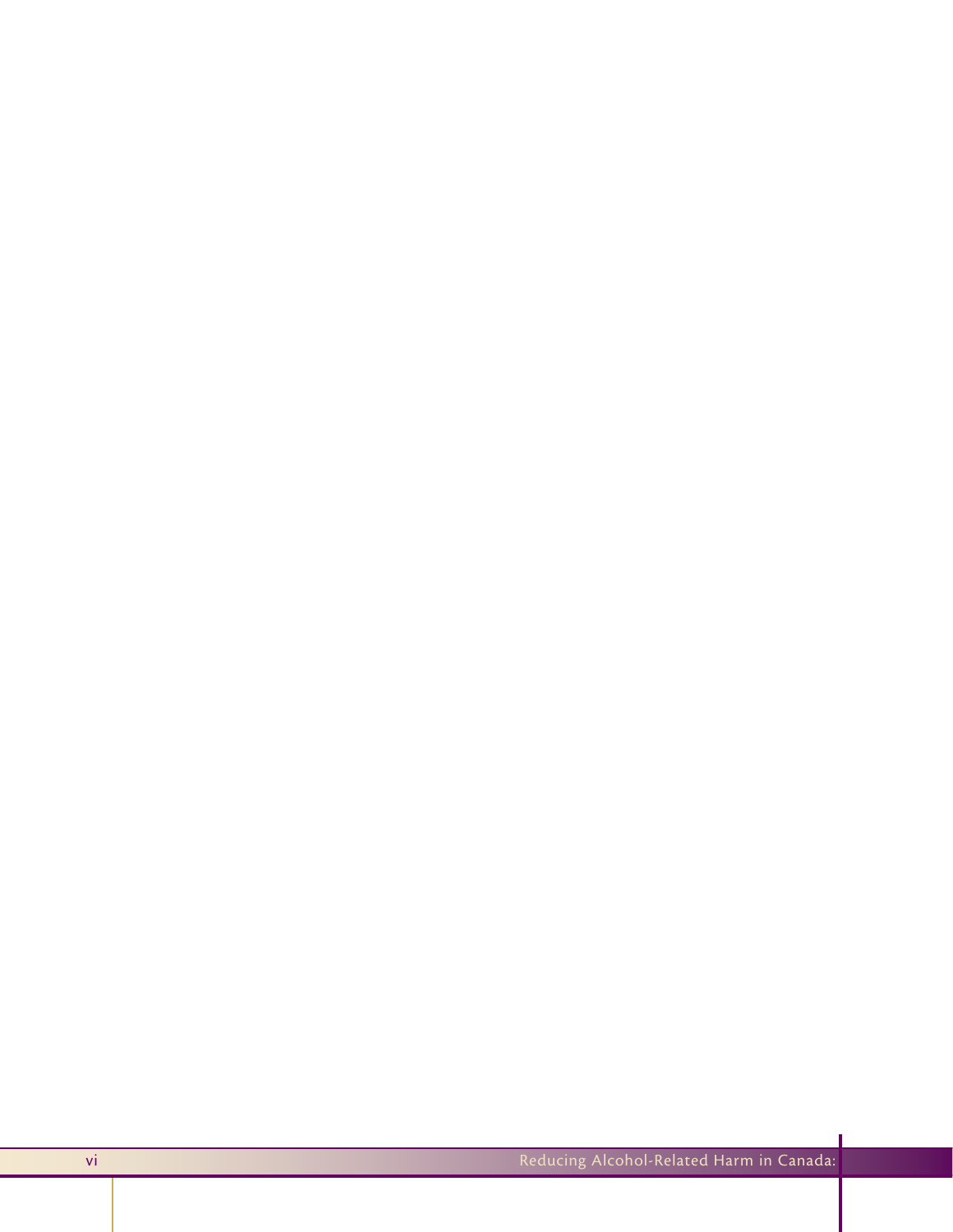# Reducing Alcohol-Related Harm in Canada: Toward a Culture of Moderation

# 1. Executive Summary

Alcohol is no ordinary commodity. It is a legal psychoactive drug that enjoys enormous popularity and special social and cultural significance in Canada. Evidence also suggests that alcohol consumed at low to moderate levels can benefit the health of some individuals. Alcohol also plays an important role in the Canadian economy, generating jobs and tax revenue for governments.

However, alcohol use is also a public health issue as it can contribute to health and social harms. In 2002, the cost of alcohol-related harm totaled \$14.6 billion, or \$463 for every living Canadian. This included \$7.1 billion for lost productivity due to illness and premature death, \$3.3 billion in direct health care costs, and \$3.1 billion in direct law enforcement costs.

This National Alcohol Strategy is a comprehensive, collaborative strategy that provides direction and recommendations to reduce alcohol-related harm. It proposes renewed efforts in health promotion, prevention, treatment, and enforcement. To implement the Strategy, a range of approaches is required, including those that focus on overall levels of alcohol consumption (population-level approaches) as well as those that target specific, high-risk drinking patterns and/or vulnerable populations (targeted interventions).

The notion of sensible alcohol use, or developing a culture where moderation is the goal, underpins the Strategy. Moving towards a culture of moderation signals a new way of thinking about alcohol use that includes an understanding of when, when not, and how much to drink, appropriate motivations for drinking and settings in which responsible drinking should take place. It requires an

understanding of the different risks involved in drinking – both acute injuries and chronic diseases – and learning how to minimize these risks.

The Strategy identifies four strategic areas for action: *health promotion, prevention and education*; *health impacts and treatment*; *availability of alcohol*; and *safer communities*.

The *health promotion, prevention and education* area aims to raise public awareness about responsible alcohol use and enhance the capacity and resilience of individuals and communities to participate in a culture of moderation. Establishing a common understanding of what constitutes sensible drinking is critical to achieving a culture of moderation that would encourage all Canadians to make healthy and informed decisions about their use of alcohol. A key recommendation is the development of national alcohol drinking guidelines, which would provide a benchmark for Canadians in evaluating their personal drinking practices.

The aim of the recommendations related to *health impacts and treatment* is to reduce the negative health impacts of alcohol consumption and address its contribution to injury and chronic disease. A key recommendation within this section is expansion of the use of various health professionals to implement screening, brief interventions and referrals for those who may be at risk of developing, or may already have developed, alcohol-related problems. It is anticipated that such early interventions would yield savings to both the health and social service and justice systems that would offset the initial costs of implementation. Development of additional treatment options and specialist treatment services is equally important.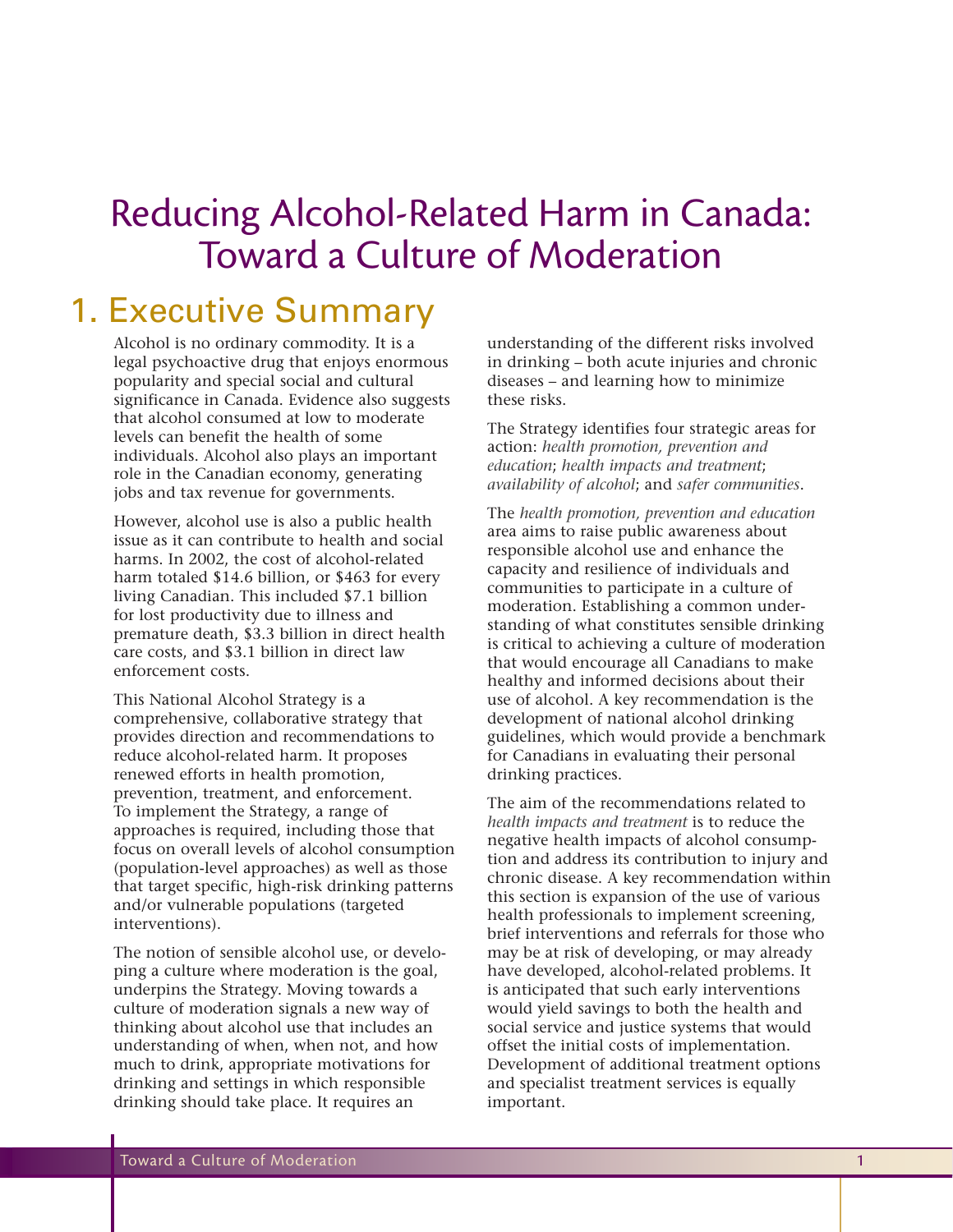The *availability of alcohol* section aims to implement and enforce effective measures that control alcohol availability. It recommends shoring up the social responsibility mandate of government liquor control boards, reinforcing liquor licensing and enforcement regulations, and harmonizing minimum purchase ages across Canada. This action area also touches on key taxation and pricing policies, as well as controls on advertising and promotion.

Finally, the *safer communities* section aims to create safer communities and minimize the harms related to intoxication. It examines how communities can foster a culture of moderation and create safer drinking environments. It addresses the various physical and social contexts in which harmful drinking patterns occur, including the home, workplace, school, licensed establishments and recreation.

It also reviews how the culture surrounding drinking and driving has changed dramatically over recent decades, and how success in that area, as well as in smoking reduction and mandatory seat belt use, provide insight into the changes that are required to achieve a culture of moderation in the use of alcohol in Canada.

In summary, the Strategy provides a long-term vision of how to reduce alcohol-related harm in Canada. It makes 41 specific recommendations across four action areas, and it identifies the stakeholders who should lead their implementation. To ensure successful change in knowledge, attitudes and practices concerning alcohol use, all relevant players must share responsibility for addressing the harm caused by the misuse of alcohol.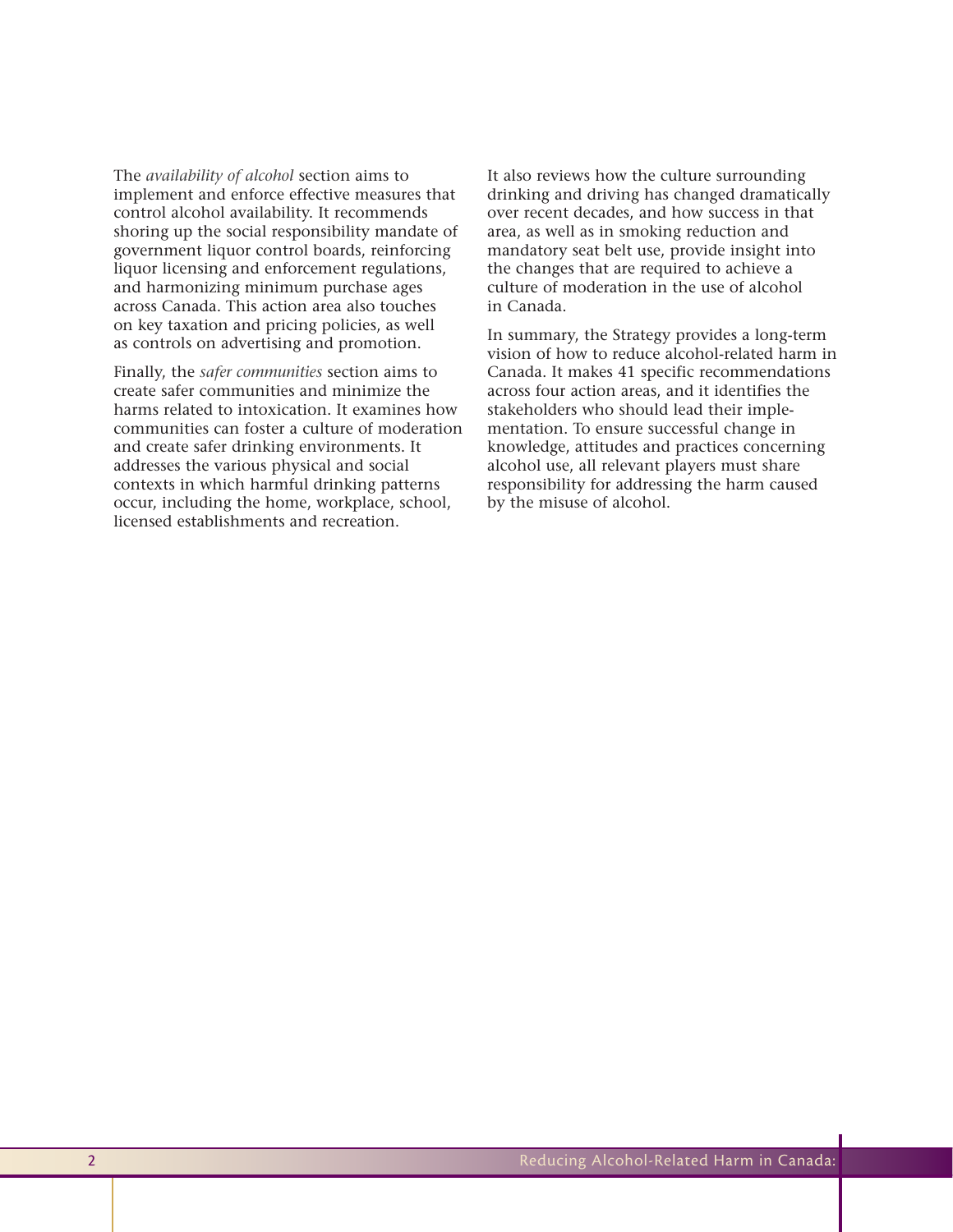# 2. Introduction

# Genesis of this National Alcohol Strategy

This National Alcohol Strategy is a comprehensive, collaborative strategy that provides direction and recommendations to support a culture of moderation that, if embraced, will reduce alcohol-related harm in Canada. This is timely in light of the resolution, passed in 2005 by the World Health Assembly, that encouraged member states to develop national alcohol strategies to address the substantial health, social and economic costs that result from problematic use.

The Strategy reflects the vision, principles and goals of the *National Framework for Action to Reduce the Harms Associated with Alcohol and Other Drugs and Substances in Canada*. The product of extensive, multi-sectoral, cross-Canada consultations, the Framework received consensus approval in June 2005 at a meeting in Montreal of some 100 key stakeholders.

This consultation process underscored the serious nature of issues related to harmful alcohol use and the need to address these as a national priority. In November 2004, a workshop on alcohol policy, co-sponsored by the Government of Canada and the Canadian Centre on Substance Abuse, confirmed the need for concerted action in several key areas.

Building on this earlier work, a national working group of more than 30 representatives – including provinces and territories, relevant federal departments, non-governmental organizations, researchers, addictions agencies, and the alcohol beverage and hospitality industries – came together to develop the Strategy.

The Strategy describes the nature and extent of alcohol-related harm in Canada, while acknowledging that alcohol also offers certain benefits. It identifies interventions that will reduce the health, social and economic costs of alcoholrelated harm in Canada in a comprehensive and coordinated manner.

# Alcohol in Canadian society

Alcohol is no ordinary commodity. It is a legal psychoactive drug that enjoys enormous popularity and special social and cultural significance in Canada, as it does in other societies around the world. Alcohol serves a variety of functions – relaxation, socialization and celebration – often accompanying meals or incorporated into religious rituals and celebrations of holidays and events such as births and weddings. On the positive side, evidence also suggests that alcohol, consumed at low to moderate levels, can benefit the health of some individuals, for example, by reducing the risk of coronary heart disease.

Alcohol also plays an important role in the Canadian economy, generating jobs, retail activity, export income and tax revenue for governments. In 2004, the value of sales of alcoholic beverages in Canada totalled approximately \$16 billion, compared with \$13 billion in 2000. Total revenue and profits to all governments equalled approximately \$7.7 billion.

However, alcohol use is also a public health issue, as it can cause harm. For example, it can impair motor skills and judgment, lead to intoxication and dependence, cause illness and death, and have other negative effects on our daily social, economic and living environments. Alcohol-related harm includes both chronic diseases, such as cirrhosis of the liver and some cancers, and acute events, such as road crashes, injury, verbal abuse, violence, disability and death.

Alcohol-related death and disability account for four percent of the overall toll on life and longevity globally. This figure rises to nine percent in Canada, where alcohol is among the top three risk factors contributing to the burden of disease, disability and death (compared with tobacco at 12 percent and high blood pressure at 11 percent).

In 2002, the overall financial impact on Canada of alcohol-related harm totaled \$14.6 billion, including \$7.1 billion for lost productivity due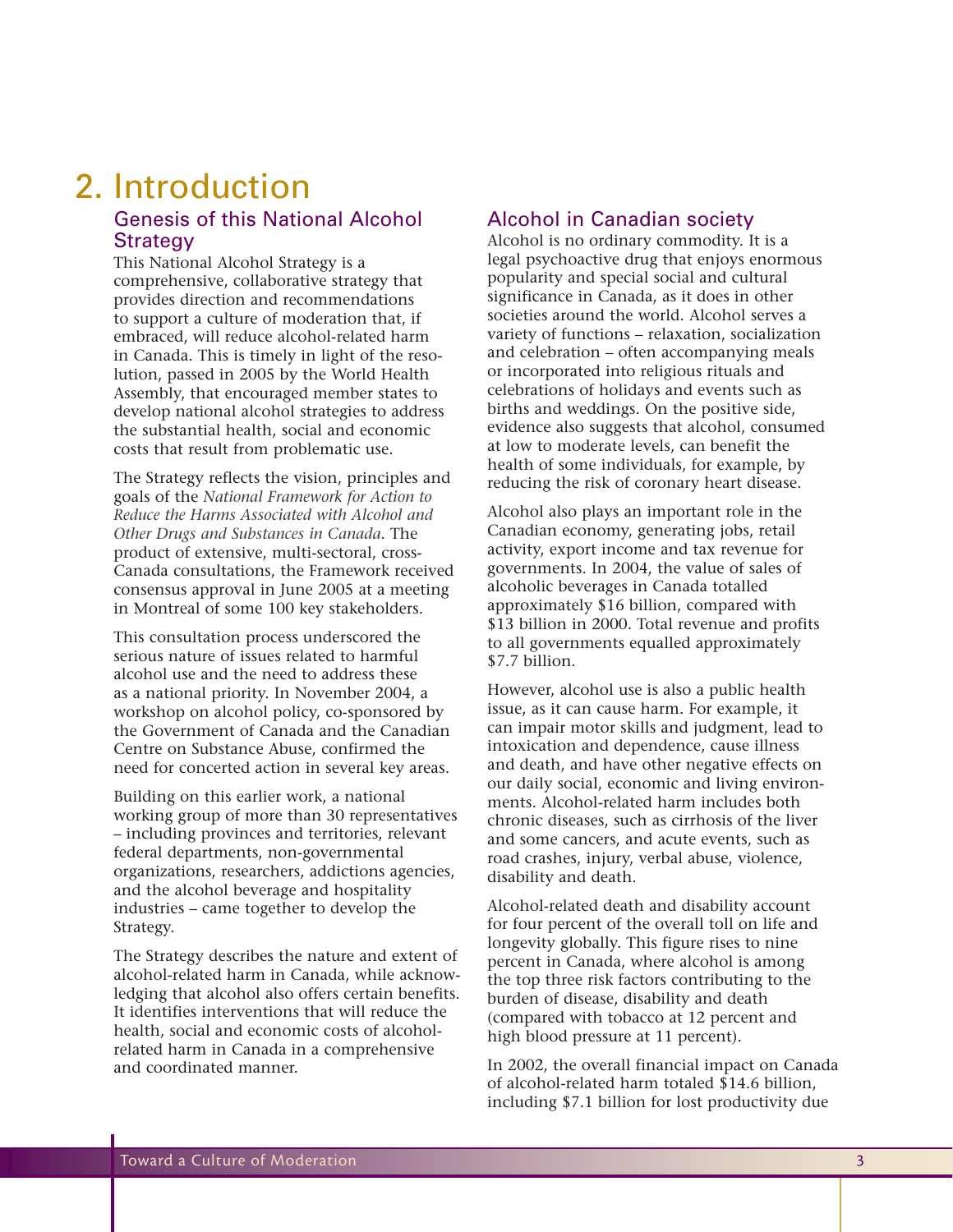to illness and premature death, \$3.3 billion in direct health care costs, and \$3.1 billion in law enforcement costs. This translates to \$463 for every living Canadian.

According to the 2004 Canadian Addiction Survey (CAS), approximately 80 percent of Canadians aged 15 and older reported having used alcohol in the 12 months before the survey. Just over seven percent reported having never consumed alcohol, and approximately 13 percent reported not drinking in the year before the survey.

Approximately 14 percent of Canadians (i.e., 3.3 million) are high-risk drinkers, meaning that their pattern of drinking is either currently harmful or significantly increases the likelihood of future harm. Among youth, 13.8 percent of past-year drinkers reported heavy drinking at least once a week, and 46 percent reported heavy drinking at least once a month.

The CAS also revealed that heavy drinking (i.e., five or more drinks on a single occasion for men and four or more drinks on a single occasion for women) on a monthly or more frequent basis is the strongest predictor that someone will experience alcohol-related harm. These drinkers are almost twice as likely to experience harm as those who never engage in heavy drinking. Altogether, nearly one quarter of former or current drinkers reported that their drinking had caused harm to themselves and to others at sometime in their lives.

Overall, consumption levels have increased in Canada, from 7.2 litres of absolute alcohol per person aged 15 years and older in 1997, to 7.9 litres per capita in 2004. This ranks Canada 43rd of 185 countries in total adult per-capita alcohol consumption.

As overall levels of consumption rise, the overall incidence of alcohol-related harm in the population also rises. Individual patterns of alcohol use (i.e., how often and how much) can indicate the likelihood of chronic or acute harm. For example, continuous, long-term use can lead to chronic disease. In contrast, binge drinking (heavy use at one sitting) or drinking

### The costs of alcohol-related harm in Canada

- Totalled \$14.6 billion in 2002.
- Alcohol cost the Canadian economy \$7.1 billion in lost productivity due to illness and premature death.
- The cost in direct health care was \$3.3 billion and \$3.1 billion in law enforcement.
- This translates to \$463 for every living Canadian.

to intoxication can lead to acute events such as road crashes.

Many people identify alcoholism, characterized by chronic, excessive drinking with symptoms of physical dependence on alcohol, as the most serious alcohol-related problem. However, heavy, single-occasion and episodic binge drinking by the much larger population of nondependent drinkers produces far greater and wider-reaching impacts on the health, safety and well-being of individuals and communities.

In Canada, there are certain segments of the population that are more vulnerable to acute and chronic alcohol-related health and social problems. In addition to youth, these segments include: offenders, the homeless, the elderly, pregnant women, young adults, First Nations, Inuit and Métis.

## Components of this National Alcohol Strategy

In order to reduce alcohol-related harm in Canada, a comprehensive National Alcohol Strategy is needed, with investments in health promotion, prevention, treatment, enforcement and harm reduction. To support the Strategy, a range of approaches is required that includes those that focus on the general population to control overall levels of alcohol consumption (population-level approaches) as well as those that target specific, high-risk drinking patterns and/or vulnerable populations (targeted interventions).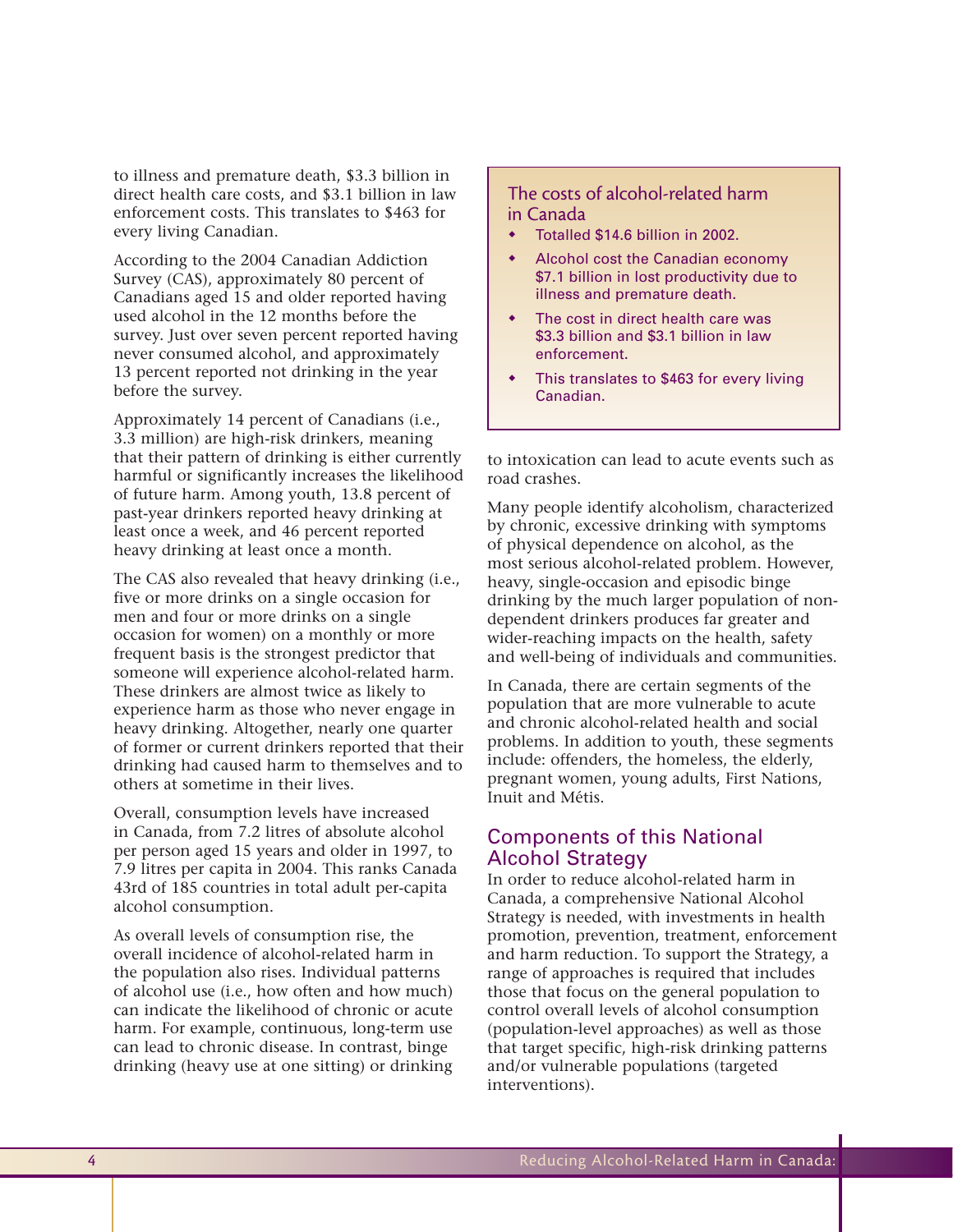The notion of sensible alcohol use, or developing a culture where moderation is the goal, underpins the National Alcohol Strategy. Establishing a common understanding of what constitutes sensible drinking is critical to achieving a culture of moderation that would encourage all Canadians to make healthy and informed decisions about their use of alcohol.

Moving towards a culture of moderation does not imply that a culture of "immoderation" exists in Canada. Rather, it signals a new way of thinking by the large majority of the population, a way of making choices about alcohol use based on a clearer understanding of when, when not, and how much to drink, and the appropriate motivations and settings for

drinking. It also strives to create a better understanding of the different risks involved in drinking, such as acute injuries or chronic diseases, and learning how to minimize these.

Previous successes in other areas provide insight into the changes that are required to achieve a culture of moderation in alcohol use. For example, cultural changes led to a reduction in smoking, acceptance of mandatory seat belt use, and a reduction in drinking and driving. In these cases, multi-faceted and longterm approaches focused on social values and norms, and included a mix of social marketing, community information, regulation, and enforcement activities.

# National Alcohol Strategy

### **Principles**

- 1. Alcohol misuse is a public health issue.
- 2. Alcohol misuse is shaped by social and other factors.
- 3. Successful responses to reduce the harm associated with alcohol reflect the full range of health promotion, prevention, treatment, enforcement and harm reduction approaches.
- 4. Action is knowledge-based, evidenceinformed and evaluated for results.
- 5. Human rights are respected.
- 6. Strong partnerships are the foundation for success.
- 7. Responsibility, ownership and accountability are understood and agreed on by all.
- 8. Those most affected are meaningfully involved.
- 9. Reducing the harm associated with alcohol creates healthier, safer communities.

### Goals

- 1. To reduce the harm associated with alcohol use to individuals, families and communities across Canada.
- 2. To increase common understanding of the impact and scope of alcohol-related harm to Canadian society, and to prevent and minimize negative health outcomes for those affected by alcohol consumption.
- 3. To develop a comprehensive, coordinated, and effective approach that builds on past and present efforts to prevent, reduce and address alcohol-related issues, and identifies realistic responses.
- 4. To multiply and strengthen collaborative partnerships among governments, nongovernmental organizations, industry, addictions agencies, law enforcement and communities that are affected by alcoholrelated harm.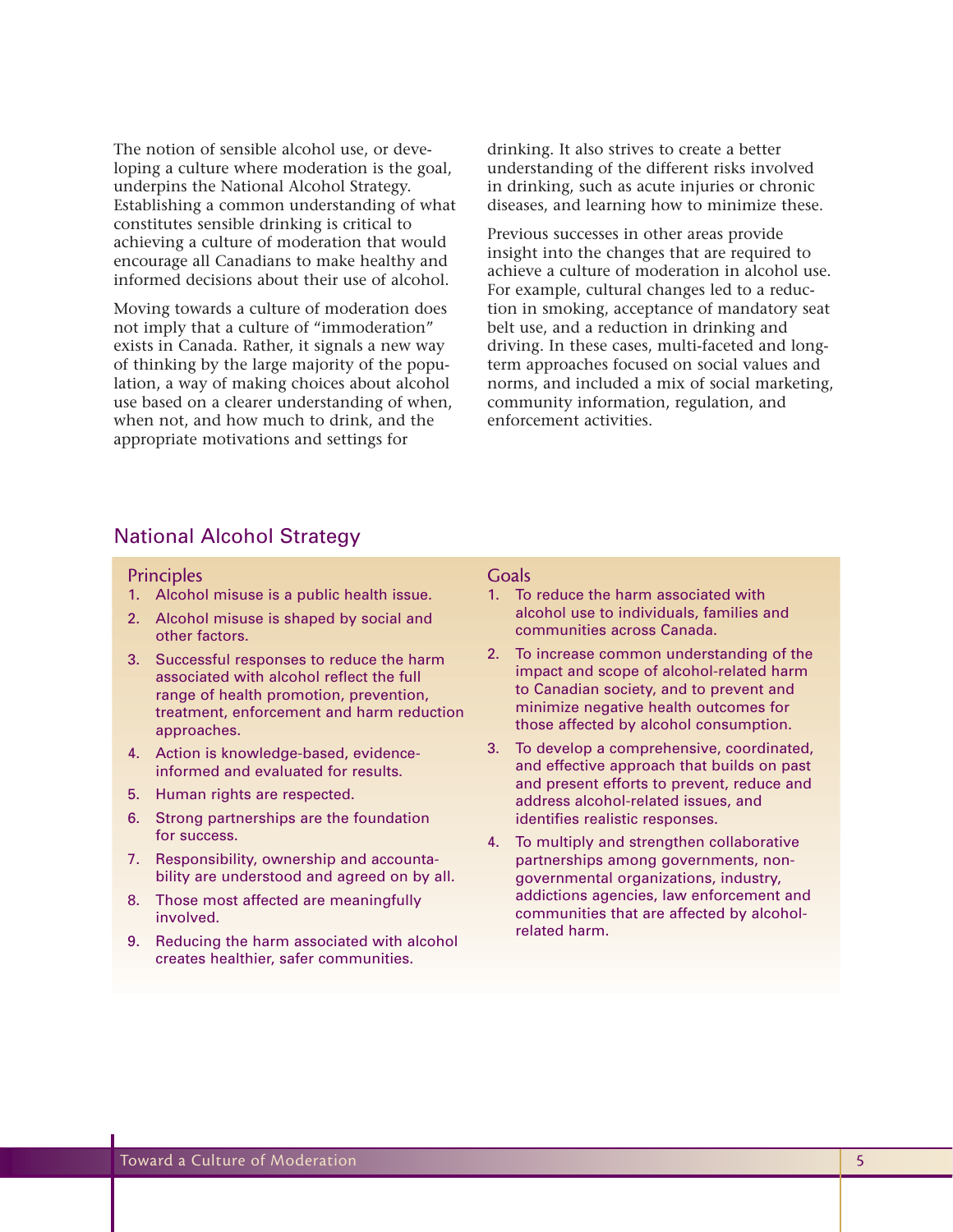Consultations and research leading to the development of the Strategy identified a wide variety of issues and recommendations, including new and innovative responses and the pressing need for continued research and evaluation of programs and policies. The Strategy groups these issues and recommendations into four strategic areas for action:

- Health promotion, prevention and education;
- Health impacts and treatment;
- Availability of alcohol; and,
- Safer communities.

The proposed activities in each of these areas must be coordinated and sustained across jurisdictions and sectors to ensure successful change in knowledge, attitudes and practices. Within each area, recommendations are made to both control overall levels of consumption and address the contexts and motivations behind specific high-risk drinking patterns.

This Strategy cannot address completely the needs of all vulnerable populations, but it does recognize the impact of regional and cultural diversity as well as the determinants of health.

Interventions that result from the recommendations can be further reviewed and expanded upon to meet the specific needs of certain populations.

Furthermore, to reach these important populations, it is necessary to establish links with existing national and local programs and policies.

All relevant players must share responsibility for addressing the harm caused by alcohol use. Input and action must come from individuals, local communities, federal, provincial, territorial and municipal governments, health and education providers, law enforcement agencies, non-governmental organizations, and the alcohol and hospitality industries. Accomplishing a longer-term vision of reducing alcohol-related harm in Canada for future generations will require continuous dialogue, ongoing development of a strong evidence base, political will to action and a focus on social responsibility.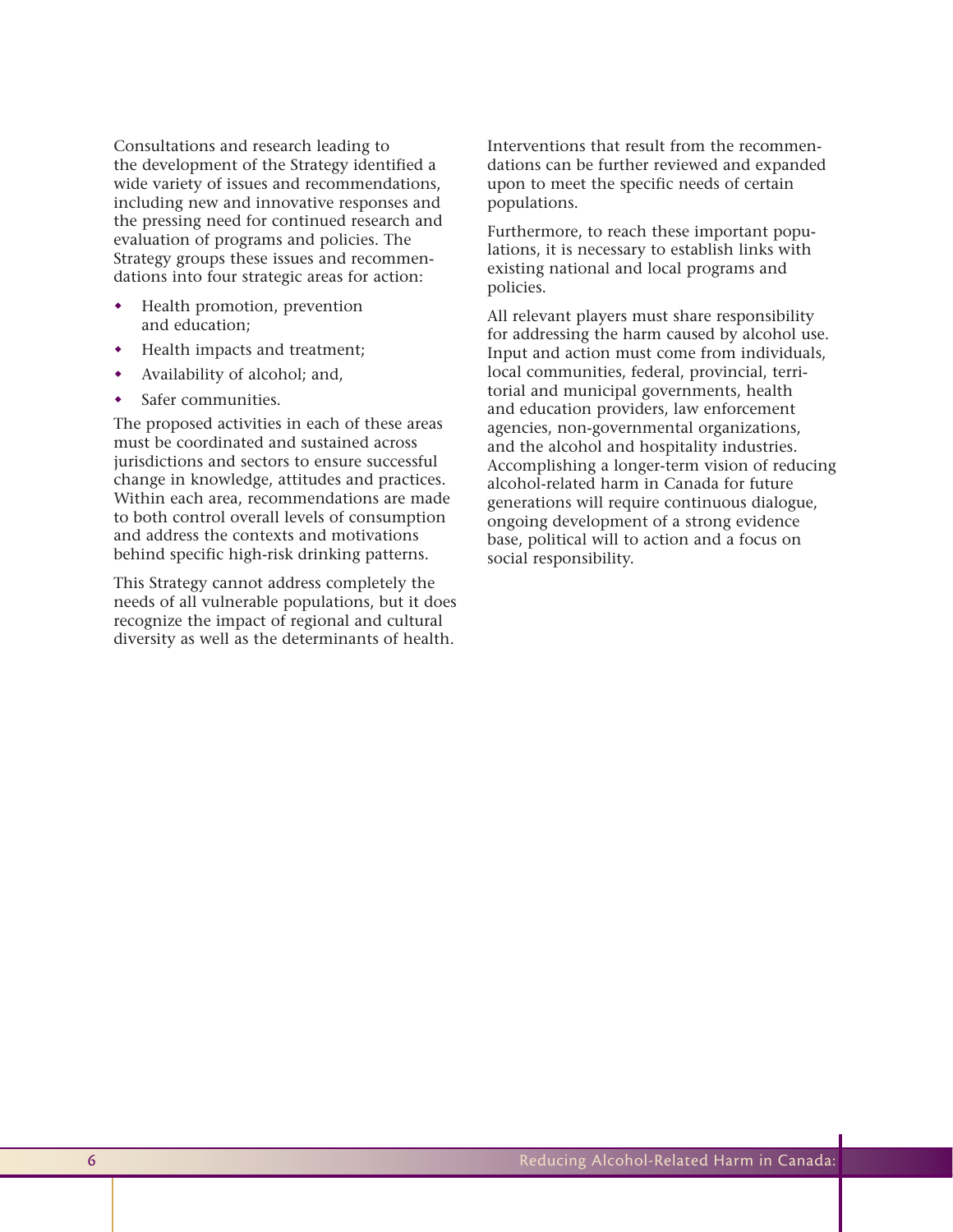# 3.1. Health promotion, prevention and education 3. Strategic areas for action

*Aim: Raise public awareness about responsible alcohol use, and enhance the resilience of individuals and communities and their capacity to participate in a culture of moderation.*

Raising public awareness about alcohol is complex, as there are some benefits associated with its use, and a "don't drink" approach for the general population is impractical and unnecessary. For the majority of Canadians who are of legal purchase age, the public messaging around alcohol should focus on moderation or drinking sensibly. For others, the concept of drinking sensibly means not to drink at all.

In Canada, there is currently no national consensus on drinking guidelines. Provinces such as Ontario and British Columbia have developed their own, yet these are not consistent with each other. Therefore, as a first major step, establishing national alcohol drinking guidelines would give Canadians the information they need to appreciate how their personal drinking practices compare to sensible consumption guidelines. These guidelines would describe appropriate drinking amounts, contexts and motivations to minimize alcoholrelated harm. Establishing an understanding of what constitutes sensible or low-risk drinking is critical to achieving a culture of moderation.

National alcohol drinking guidelines would identify 12 risky drinking practices (see table) relating to drinking levels and rates, the contexts in which alcohol is consumed and the reasons for drinking alcohol. They would also provide information on the health impacts of alcohol consumption.

In addition, these guidelines would define what is considered to be a standard drink in terms of the alcohol content in beer, wine and spirit products. A label on each alcohol beverage

container would indicate the number of standard drinks contained therein. This, in turn, would allow Canadians to monitor their daily/weekly alcohol consumption relative to the guidelines.

National alcohol drinking guidelines would provide the cornerstone for undertaking a variety of health promotion, prevention and education initiatives aimed at raising public awareness and achieving changes in knowledge, attitudes and behaviours. Initiatives would be delivered through social marketing and massmedia campaigns, community-based programs, and targeted approaches for specific vulnerable groups in the community. In addition, awareness activities would be developed or strengthened to address key risky drinking practices (e.g. drinking during pregnancy). These initiatives would require sustained action over a long period of time to ensure that each

### National drinking guidelines would clearly identify

*Twelve Risky Drinking Practices:*

- 1. Drinking more than (#) standard drinks/week
- 2. Drinking more than (#) drinks/day for men and (#) drinks/day for women
- 3. Drinking more than one standard drink an hour
- 4. Drinking and driving
- 5. Drinking before or during work
- 6. Drinking before or during sports or other physical activities
- 7. Drinking during pregnancy
- 8. Drinking while on medication or with other drugs
- 9. Drinking with the intention of becoming intoxicated
- 10. Drinking to cope with difficulties or negative outlook
- 11. Drinking out of habit
- 12. Drinking underage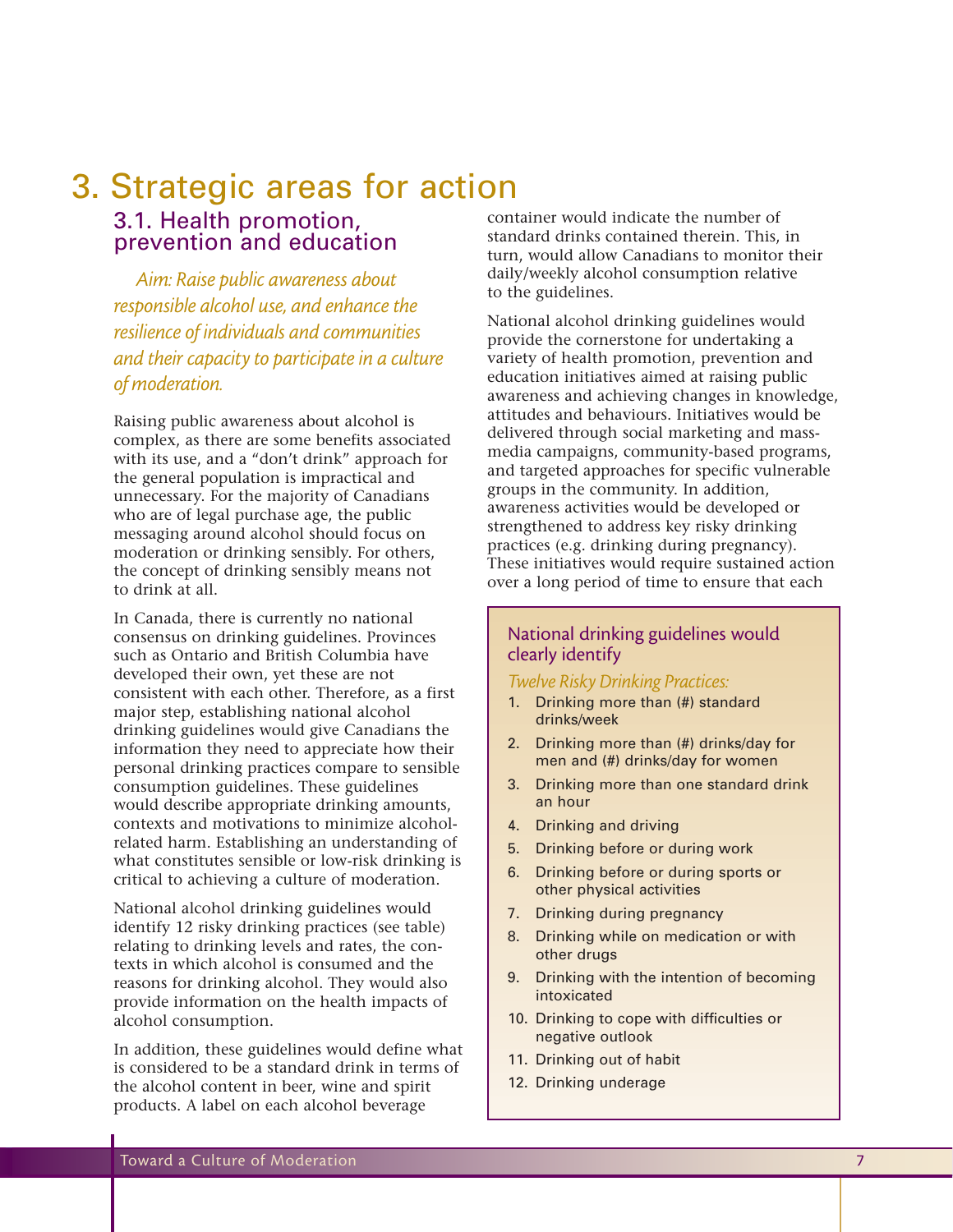generation of Canadians is aware of the risks and benefits of alcohol consumption.

# Underage youth and young adults (18-24 years of age)

Alcohol is part of the youth and young adult culture. The 2004 CAS confirmed that the majority of youth aged 15 years and older have consumed alcohol, both in the past year (82.9 percent) and in their lifetime (90.8 percent). Although there is little difference in the overall prevalence of alcohol consumption by youth and adults, there are many differences in the frequency and patterns of use. More specifically, youth consume alcohol less frequently than adults; however, when they drink, they tend to drink more (binge drinking). The rates of heavy monthly and weekly drinking among youth are almost double those of adults. The rates of hazardous drinking and quantity consumed per occasion are twice those of adults. In light of these findings, it is not surprising that the rate of harm experienced by youth as a result of their own drinking is also significantly higher than for adults.

Of course, youth are not a homogeneous group when it comes to alcohol use and the frequency and quantity of use. Males are likely to drink more frequently than females, to consume more per occasion, and more likely to report drinking heavily. Youth aged 15 to 17 consume less frequently, drink fewer drinks per occasion, and are less likely to drink heavily and hazardously.

Canadian youth are initiated to alcohol use at an average age of 15.6 years. The earlier youth start drinking, the more likely they are to consume more on a typical occasion and drink heavily on a monthly and weekly basis. Youth who start drinking earlier are also more likely to report alcohol-related harm than those who start drinking at a later age. Since it is so tightly connected to the outcomes of their alcohol use, age of initiation is a crucial factor in planning prevention and intervention efforts directed at youth.

It is important to note that shaping a culture of moderation towards alcohol does not imply encouraging underage youth to drink. Rather, developing national alcohol drinking guidelines geared to adults and people who are of the legal purchase age would assist in modeling or shaping adult drinking habits and practices, which in turn would influence what underage youth and children observe at home and in other social settings where drinking takes place.

While abstinence remains the ideal goal with regard to underage youth, it is well known that many youth under the legal purchase age do choose to consume alcohol. It is important for those who do so to be aware of the risks and to understand how to limit their consumption in ways that prevent harm to themselves or to others.

### *Youth information and education approaches*

By the time teens reach the age of 15, their experience, role models and environment have already formed many of their ideas, attitudes and expectations regarding alcohol. Unfortunately, many teens are not aware of basic information that would help them make informed decisions about their use of alcohol.

### Consumption Patterns: Underage Youth and Young Adults

- Among Canadian youth aged 15 and older, 90.8% have used alcohol in their lifetime and 82.9% have used in the past 12 months.
- The mean age at which youth started drinking alcohol was 15.6.
- Of the 82.9% of youth who consumed alcohol over the past year, over one-third (36.9%) reported doing so at least once a week, and 33.7% reported consuming five or more drinks per typical drinking occasion.
- The most common drinking pattern among youth is light/infrequent (38.7%).
- Among youth, 13.8% of past-year drinkers reported heavy drinking at least once a week, and 46.0% reported doing so at least once monthly.
- Youth had higher rates than the general population of reported lifetime harms (33.7% versus 24.2%) and harms in the past year (21.8% versus 8.8%) as a result of their own drinking.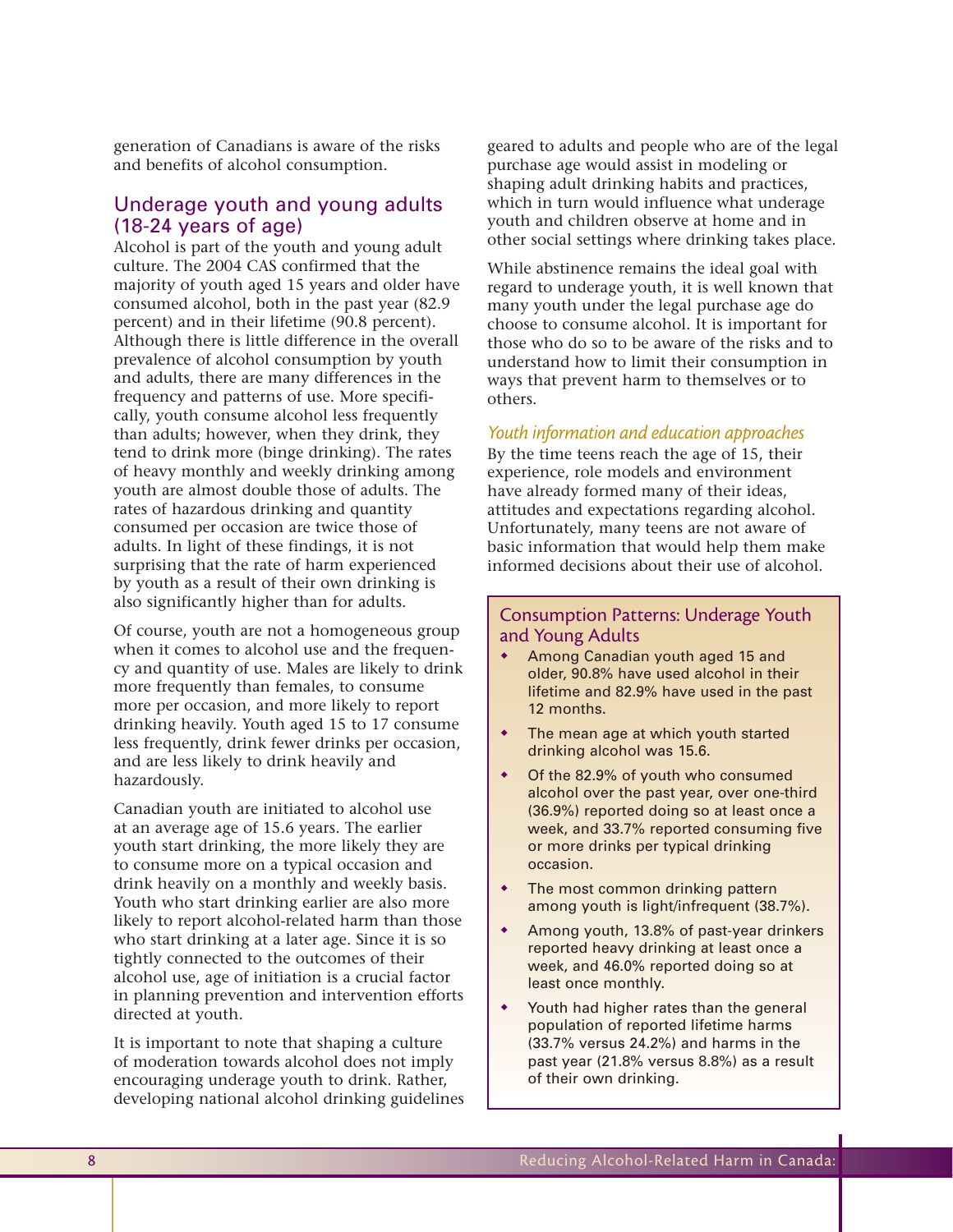Mass-media campaigns, community-based programs, and school-based curricula are potential vehicles for conveying new health and safety information regarding alcohol to youth. However, to be effective, policy and programming that target underage youth must be based on developmentally appropriate goals, ranging from abstinence (an appropriate goal for the entire age group) to moderate consumption (viewed as the norm as youth approach legal purchase age).

As previously noted, youth and young adult populations learn about drinking (how, where and why) from older adults.

Creating a culture of moderation must begin with older adults who fashion the templates for the attitudes and practices of the younger generation. Transition from the status quo to a newly established culture of moderation, for both younger and older adults, would require at least a generation of education, enforcement and advocacy, given our experience with tobacco and impaired driving.

Health promotion, prevention and education programs for youth are important components of the Strategy, and significant effort needs to be put into the design, implementation and evaluation of future initiatives.

## Recommendations:

- 1. Develop and promote national alcohol drinking guidelines to encourage a culture of moderation, and aim for consistency and clarity of alcohol-related health and safety messages (Health Canada, all governments).
- 2. Develop a comprehensive, sustained and coordinated social marketing campaign with multi-sectoral partners to promote the national alcohol drinking guidelines. This would include building on existing social marketing campaigns, such as those targeting drinking and driving and high-risk drinking patterns (all governments, NGOs, alcohol and hospitality industries).
- 3. Support and fund local communities to develop and implement community-wide health promotion initiatives that emphasize the national alcohol drinking guidelines, and prevent and reduce alcohol-related harm (all governments, alcohol and hospitality industries).
- 4. For alcohol beverage containers, regulate standardized, easily visible labels that convey the number of standard drinks in each container (Health Canada).
- 5. With regard to underage youth, develop and evaluate policies and programs that are appropriate to youth stages of development and that promote: abstinence as a valid goal for everyone; adherence to the national alcohol drinking guidelines and avoidance of high-risk drinking for those who choose not to abstain from alcohol (all governments, NGOs, alcohol and hospitality industries).
- 6. With regard to young adults, through a national collaborative initiative, develop and evaluate policies and programs in schools, colleges and universities (all governments, NGOs, alcohol and hospitality industries).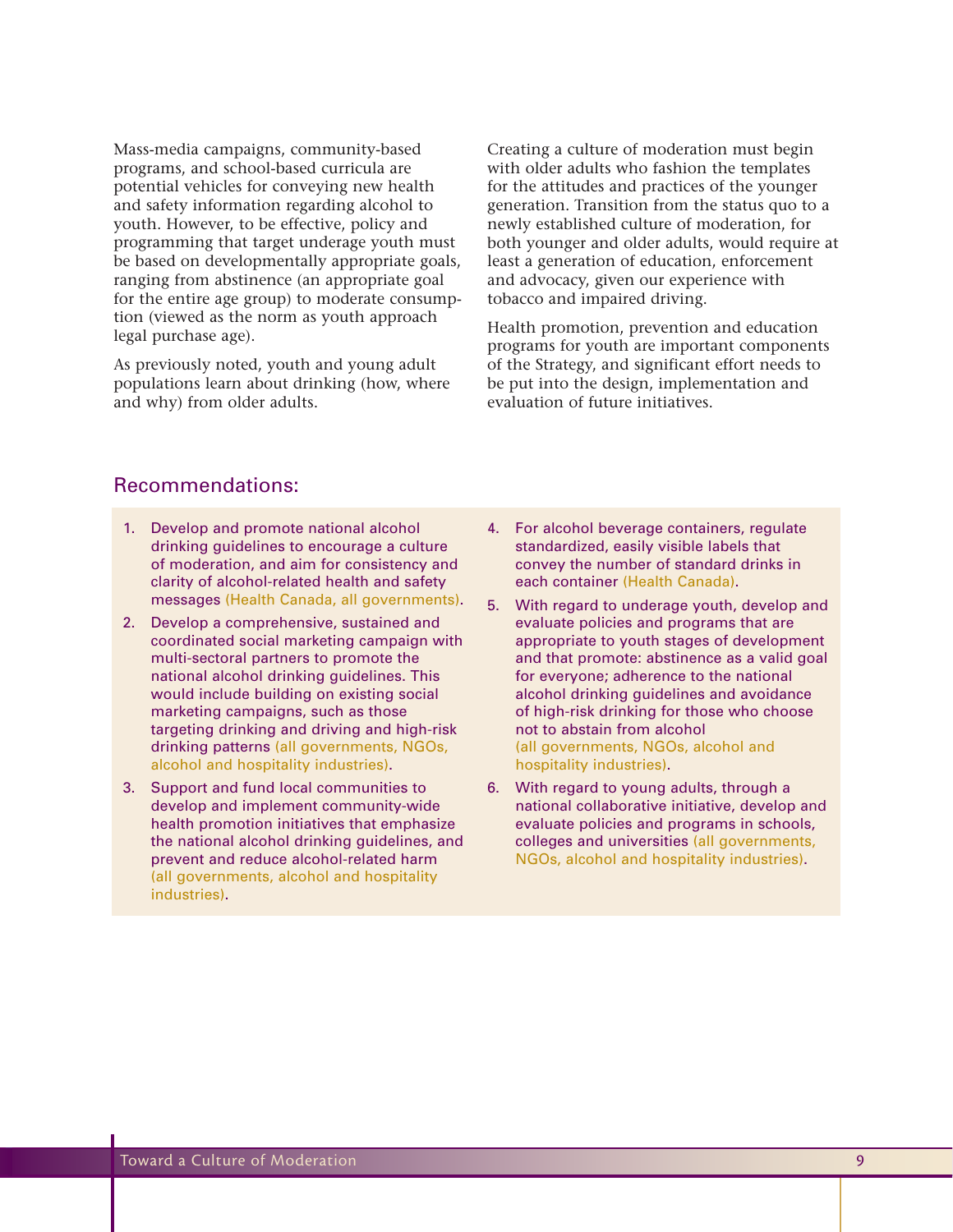# 3.2. Health impacts and treatment

*Aim: Reduce the negative health impacts of alcohol consumption and address its contribution to injury and chronic disease.*

Alcohol is causally related to more than 65 different medical conditions, ranging from injuries to long-term health conditions such as cancer, cardiovascular disease and a variety of mental illnesses. Research in Canada and abroad suggests that rates of chronic disease rise in the population as overall alcohol consumption rates increase.

For 2002, the net total of 4,258 deaths attributed nationally to alcohol accounted for 1.9 percent of all deaths in that year<sup>1</sup>. Cirrhosis caused the largest number of deaths (1,246) followed by motor vehicle collisions (909) and alcohol-attributed suicides (603). Alcohol-attributed fatalities resulted in 191,136 potential years of life lost. Alcohol-attributed illness accounted for approximately 1.6 million days of acute care in hospital. The resulting drain on the Canadian economy totaled some \$14.6 billion, which is slightly less than the total estimated impact of tobacco use (\$17 billion) but nearly double the total national costs attributed to illicit drugs (\$8.2 billion).

Other health issues arise when harmful consumption of alcohol is compounded with the use of other drugs (poly-drug use). The interactions between other drugs (tobacco, illicit and prescription) and alcohol are complex. For example, studies reveal a close association between heroin overdose and alcohol consumption at harmful levels at the time of overdose. Among cannabis users, alcohol is almost universally used on a regular basis, with most users consuming alcohol at harmful levels.

The net figure is calculated by subtracting the number of deaths prevented from the number of deaths caused by alcohol.

The use of alcohol during pregnancy has been shown to affect a developing fetus, often causing a range of permanent neurological disabilities and behavioural disorders known as Fetal Alcohol Spectrum Disorder (FASD). The leading form of preventable birth defects and developmental delays, FASD is a complex, lifelong disability and a public health and social issue affecting individuals, communities, families and society as a whole.

Approximately nine of every 1,000 children in Canada are born with FASD. This disorder is a particular challenge for Aboriginal children and youth, with rates ranging between 55 and 190 per 1,000 births. It is clear that the costs of FASD to society are high. Without taking into account the lost potential and opportunity, direct costs associated with FASD over a lifetime have been estimated at about \$1.5 million per person with FASD.

### Interventions and treatment

Availability varies, but all provinces and territories offer a variety of services – ranging from prevention initiatives, to early identification – and treatment for Canadians who experience problems with alcohol.

### *Screening, brief interventions and referrals*

One promising technique involves making use of health professionals, such as doctors, nurses, social workers and allied health professionals, to screen and treat those who may be at risk of developing, or may already have developed, alcohol-related problems. Screening can take place in a community health service clinic, a general practitioner's office or even the emergency or admissions room at a hospital. Referrals can then be made, when appropriate, to treatment and specialist services.

Brief interventions are short-term or opportunistic interventions that both introduce a patient to the notion that he or she may have issues with alcohol and suggest ways to deal with them. Such interventions typically provide information and advice, encourage the patient to consider the positives and negatives of their drinking behaviour, and support patients who decide to reduce their drinking. In most cases, the patients would not have attended the consultation for the specific or primary purpose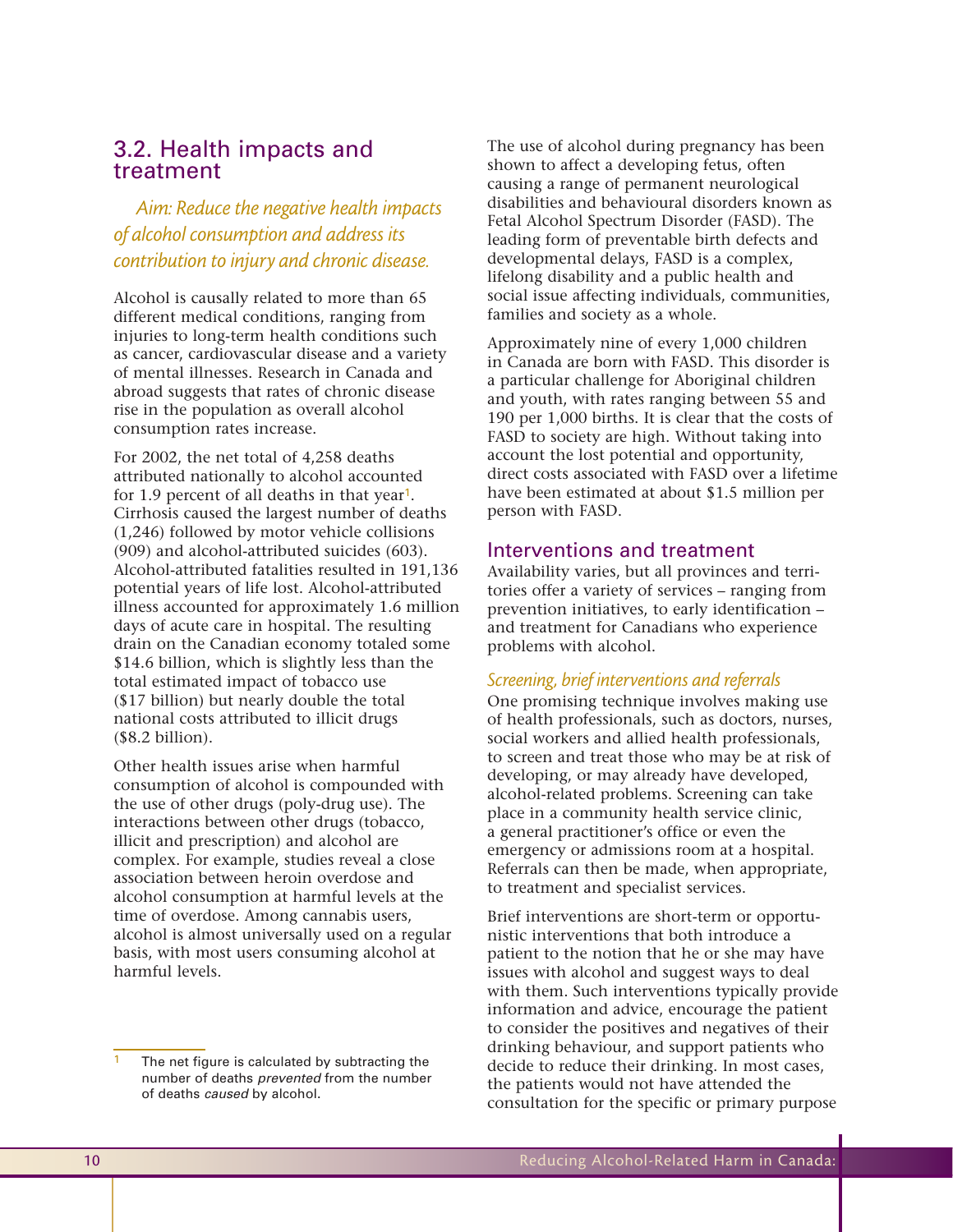of discussing their alcohol consumption. Research suggests that brief intervention counseling can decrease alcohol misuse for at least one year in non-dependent drinkers. They can also help achieve a reduction in the use of health care resources, sick days, drinking-anddriving episodes, and alcohol-related deaths.

The systematic use of screening, brief interventions and referrals should be extended to hospitals, emergency departments, in-patient and out-patient services, public health sites, university campus clinics, health facilities and other initial points of contact with the health care system. However, the need to expand screening, brief interventions and referrals to treatment and specialist services (e.g. pre-natal interventions), comes at a time when communities throughout Canada are facing a shortage of primary health care professionals. Furthermore, these and other professionals are increasingly being expected to serve as the frontline in providing prevention and early intervention responses for a broad range of health issues, including diabetes, obesity, heart disease and cancer, as well as misuse of alcohol and other drugs and substances.

Nonetheless, it is expected that early intervention with problem drinkers would yield future savings to health and social services (e.g. treatment programs), to law enforcement and the justice system, savings that would offset the initial costs of implementation.

### *Treatment and specialist services*

Available treatment measures include out-patient or residential care, specialist or generalist interventions, counseling, detoxification services, pharmaceutical interventions, self-help, or various combinations of these approaches. No single treatment path can help every person in the same way; indeed, individuals often require different approaches at each stage of their recovery. An effective system, therefore, is one that provides a range of options to meet the diverse needs of those seeking treatment, including the needs of the family and friends of these individuals.

In many provinces and territories across Canada, there is a commitment to ongoing quality accreditation of specialist alcohol and drug treatment services. These initiatives require additional support to ensure better treatment outcomes. However, according to the Canadian Centre on Substance Abuse (CCSA), many health professionals and their allies lack the resources, support and ongoing information and training required to effectively assess and treat patients with alcohol problems.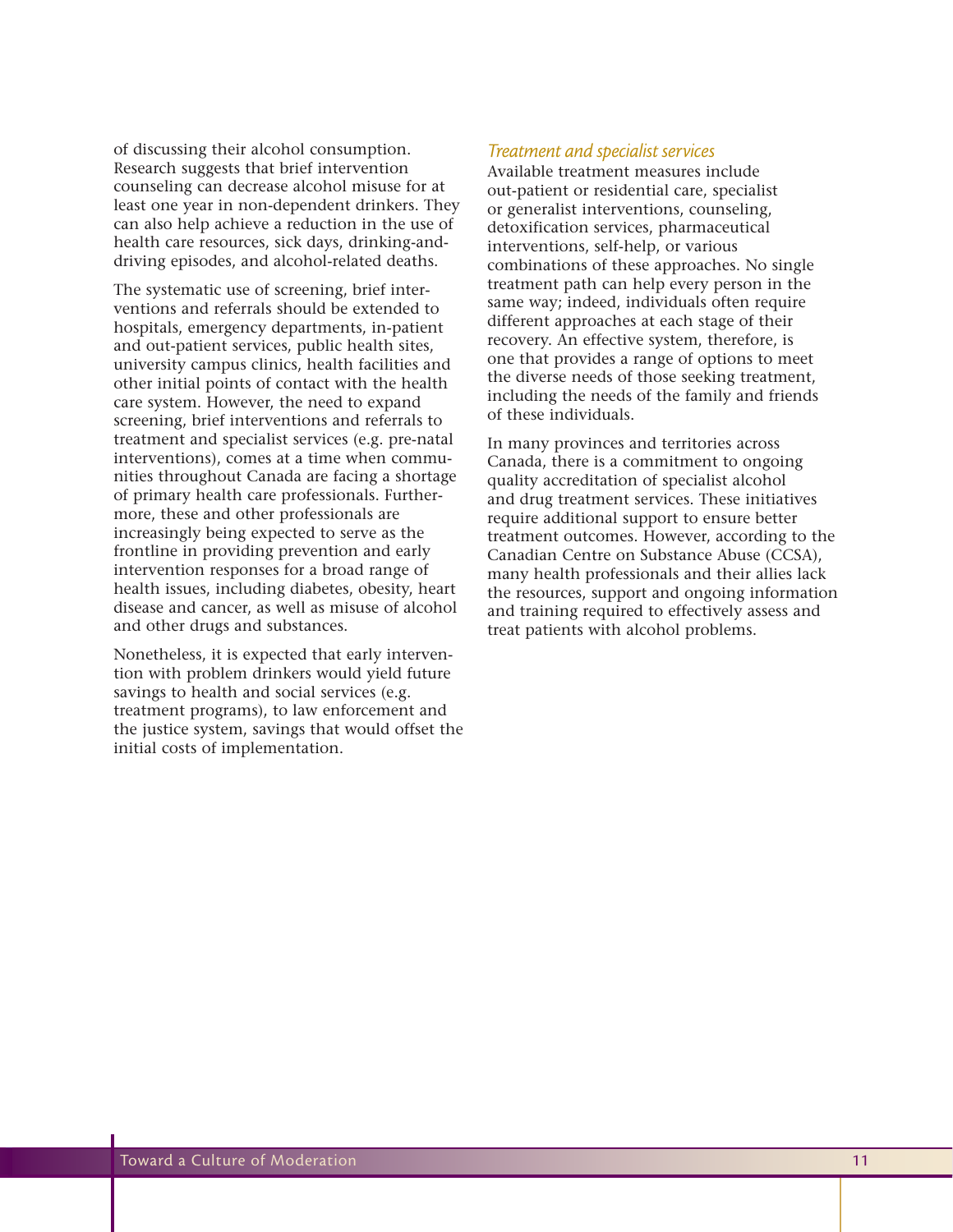# Recommendations:

- 7. Develop integrated and culturally sensitive screening, brief intervention and referral tools and strategies (P/T governments).
- 8. Ensure adequate ongoing funding, quality training and accreditation for specialized addiction services (P/T governments).
- 9. Improve access to addiction services in isolated, rural and remote regions of Canada and for vulnerable populations (all governments).
- 10. Evaluate treatment programs to determine promising practices and disseminate the findings (all governments, NGOs).
- 11. Coordinate the transfer of knowledge relating to the evaluation and research of prevention, treatment and population health policies and programs addressing alcohol (Canadian Centre on Substance Abuse).
- 12. Strengthen drug and alcohol curriculum in undergraduate, post-graduate and continuing professional development programs (P/T governments, NGOs, colleges, universities).
- 13. Disseminate FASD screening and diagnostic tools to, and promote their use by, family physicians, pediatricians and other health professionals (all governments, NGOs).
- 14. Regarding the contribution of alcohol to chronic diseases:
	- a) Prepare periodic reports on the impact of alcohol on chronic disease within Canada and coordinate these with the ongoing Costs of Substance Abuse reports (Public Health Agency of Canada);
- b) Ensure that alcohol is consistently included in policies and programs focused on chronic disease (all governments, NGOs);
- c) Collaborate with the Chronic Disease Prevention Alliance of Canada (CDPAC) and others to improve the prevention of alcohol-related chronic disease, including implementation of a public awareness campaign (Public Health Agency of Canada).
- 15. Regarding research:
	- a) Develop a national, coordinated, ongoing data-collection and reporting system of common indicators relevant to acute and chronic alcohol-related harm across Canadian jurisdictions (Health Canada).
	- b) Develop a strategic national alcohol research program that is informed by a determinants of health approach and is directed at gaining a better understanding of the risk and protective factors surrounding alcohol use (Health Canada, Canadian Institutes of Health Research (CIHR)).
	- c) Collect data on alcohol-related health impacts and treatment outcomes specific to First Nations, Inuit and Métis, using appropriate research ethics (including ownership, control, access and possession principles). These data should be comparable to those collected for the general Canadian population (Health Canada, NGOs).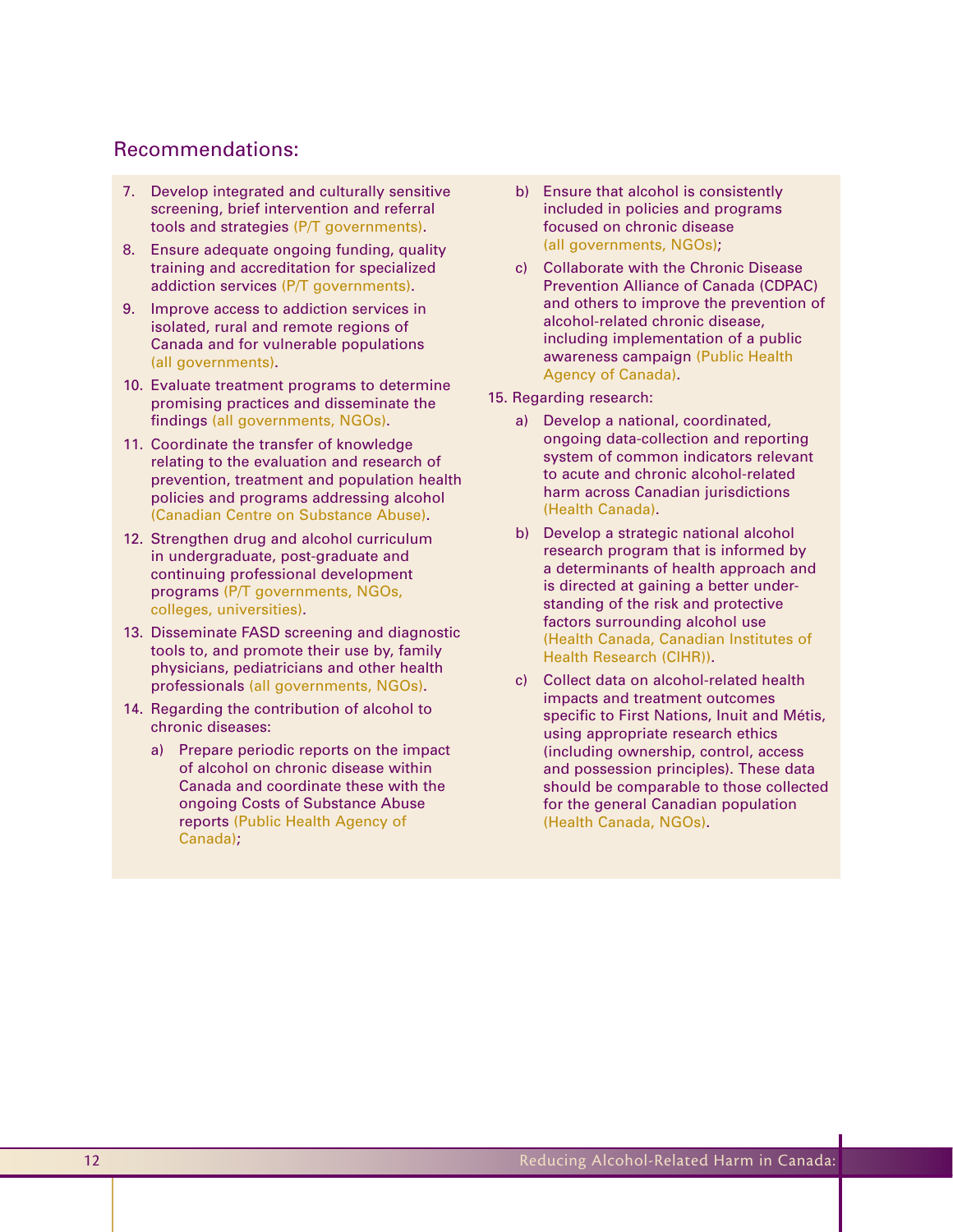# 3.3. Availability of alcohol

# *Aim: Implement and enforce effective measures that control alcohol availability*

As noted previously, increases in overall alcohol consumption nearly always translate into increases in alcohol-related problems, and this appears to be especially true for countries in northern Europe and for Canada.<sup>2</sup>

In addressing the availability of alcohol, population-level approaches are primarily used. Examples include pricing and taxation policies, controls on hours and days of sale and setting of minimum purchase ages. Indeed, population-level approaches that limit the availability of alcohol are some of the most effective ways to manage alcohol-related harm, despite the fact that such approaches have an impact on all drinkers, including those who do not misuse alcohol.

In recent years, certain regulations directed at controlling alcohol availability in Canada have been relaxed, particularly with regard to physical access (e.g. days and hours of sale, number of outlets, etc.). For example, between 1993 and 2004, the number of off-premise alcohol outlets in Canada operated or licensed by government Liquor Control Boards rose from 2,344 to  $3,371$  – an increase of 43.8 percent.<sup>3</sup>

- The case of drinking and driving in Canada demonstrates that it is possible to disconnect overall drinking levels with rates of specific alcohol-related harm. In the period between 1992 and 2003, alcohol consumption remained steady and then increased by nearly 10 percent (after 1997) while rates of impaired driving continued to decline significantly. It is important to note, however, that the progress on drinking and driving in the face of stable or increasing rates of drinking was based on 20 years of significant investments to create social change regarding this behavior. Without similar investments to address other types of alcohol-related harm, one can expect the positive relationship between overall drinking and alcohol-related harms to remain valid.
- $3$  These numbers exclude Alberta, since that province privatized retail alcohol sales in 1993.

## Overall Rates Of Alcohol Consumption in Canada…

- peaked in 1980 at just over 11 litres of absolute alcohol per capita among those aged 15 and older;
- fell to 7.2 litres of absolute alcohol per capita in 1997;
- increased nearly 10% between 1997 and 2004 to 7.9 litres per capita.

To keep pace with this nationwide trend toward increased access to alcohol, population-level controls that focus on the behaviours, practices and products that contribute most significantly to alcohol-related harm need to be an integral part of any comprehensive strategy.

## Physical availability

Physical availability refers to the accessibility or convenience of the product, which has policy implications for preventing alcohol-related harm through controls on the conditions of sale to the drinker as a retail customer.

### *Government liquor control boards*

Government liquor control boards are responsible for setting and enforcing the most important policies that determine general accessibility of alcohol for off-premise consumption. Canada is among a minority of countries that continue to control alcohol distribution and sales, either partially or fully, through government liquor control boards.

While this monopoly arrangement was originally designed to ensure that social responsibility issues were not subordinated by economic and financial considerations, liquor control boards have gradually moved away from focusing on this original mandate to addressing other consumer priorities. Within the context of the current debate over the privatization of retail alcohol sales in some provinces, Canadian jurisdictions need to focus on control structures that support the social responsibility mandates that underpin effective management of alcohol-related harm. This should include maintaining reasonable controls on the physical availability of alcohol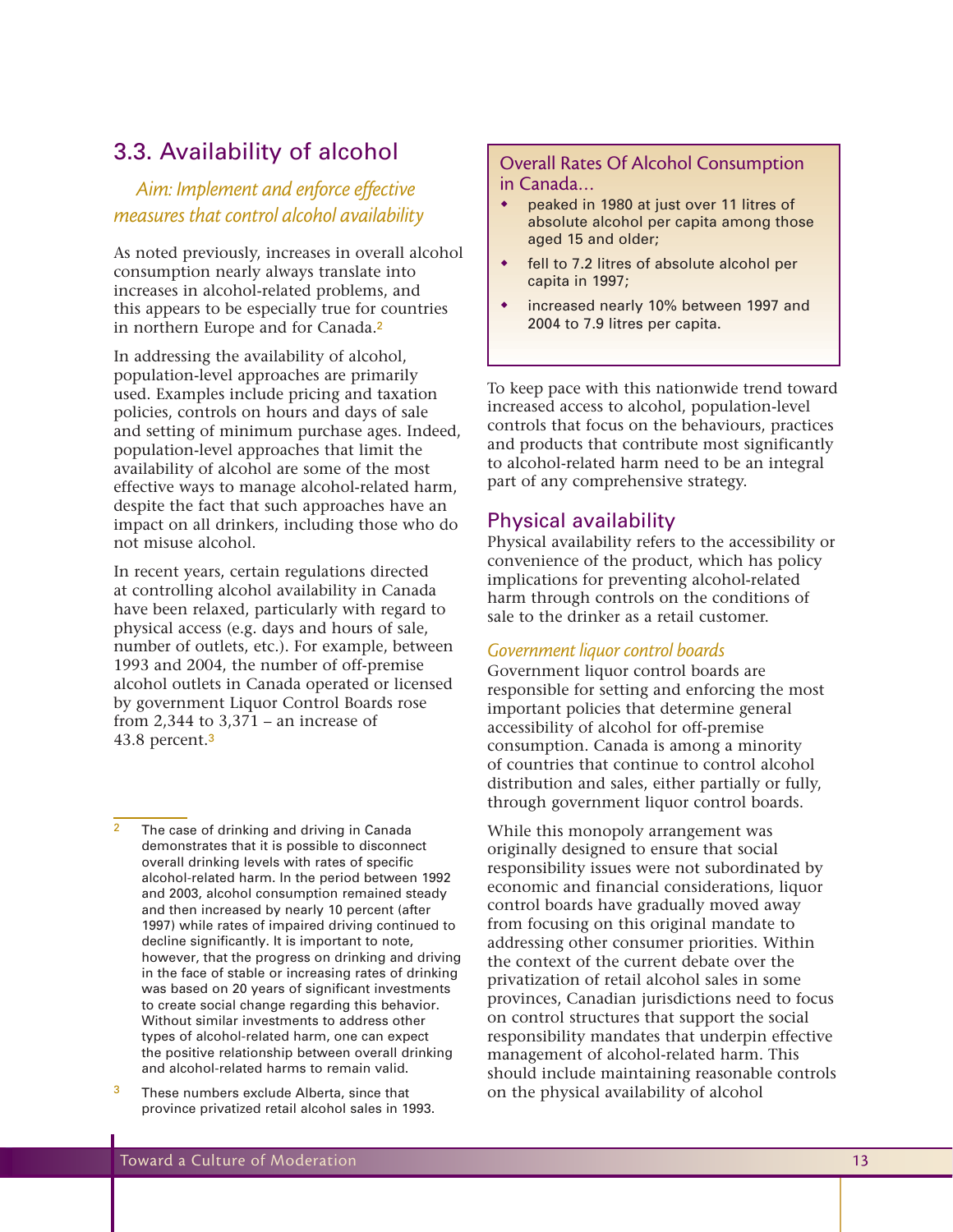(e.g. number of off-premise outlets, controls on the days and hours of sale, etc.).

A specific issue within existing liquor control boards systems that needs to be addressed is the policy that currently requires all outlets within a province or territory to charge the same price for its alcohol products. This can lead to lower prices for alcohol relative to other commodities in isolated rural areas, if the costs of transportation are not included in the final selling price. This is of concern, as alcohol could be disproportionately cheaper than essential food and beverage products.

### *Liquor licensing and enforcement*

A significant proportion of drinking in Canada takes place in approximately 65,000 licensed establishments such as bars, restaurants and nightclubs. Licences issued to private businesses, allowing them to sell alcohol, are subject to a comprehensive body of laws and regulations that vary somewhat from jurisdiction to jurisdiction. While the laws regulating alcohol service generally provide a sound basis for managing alcohol-related harm, all jurisdictions would benefit from improving their implementation, especially in relation to serving underage and intoxicated patrons. This is particularly critical in light of the current trend toward increasing the availability of alcohol nationwide.

One way to reinforce responsible beverage service in licensed establishments is to provide training to staff. All provinces and territories currently offer server-training programs, but many of these are voluntary. British Columbia, Alberta, Manitoba, Nova Scotia, Ontario, Prince Edward Island and the Yukon have mandatory programs, although some of these apply only to certain types of establishments and situations. For example, Ontario has required server training since 1993 for new liquor licence applicants, transferees, caterers and stadiums; however, participation is voluntary for all other licensed operators. Furthermore, given the high staff turnover rate within the hospitality industry, periodic server recertification is just as important as initial training.

Given the role that alcohol plays in accidents and other social harms, provinces and territories should consider making liability

insurance mandatory for drinking establishments. However, this should be implemented in a way that does not create undo economic hardship for the hospitality industry. One option might be to assist the industry in developing self-insurance programs.

There is much debate over the possible manipulation of operating hours as a means of dealing with problems associated with large numbers of intoxicated patrons leaving multiple licensed premises simultaneously at closing time. Evidence suggests that extended operating hours coincides with higher levels of alcohol consumption and corresponding increases in violent crime, road crashes, illicit drug use and additional public health and tourism costs. Therefore, jurisdictions could consider staggering closing times to address this issue, especially in areas with high outlet density.

### *Legal purchase age*

There is strong evidence that a higher minimum legal purchase age for alcohol can have significant positive effects on underage drinking and some forms of alcohol-related harm among both underage youth and young adults. However, minimum purchase age laws are only effective if they are strictly and consistently enforced in all situations.

Harmonizing minimum purchase ages across jurisdictions would help reduce certain risky drinking behaviours, for example, where significant numbers of youth cross provincial/ territorial borders to take advantage of less restrictive regulations in neighbouring jurisdictions. The problem is especially acute

## Legal Purchase Ages in Canada and Around the World

- The United States has the highest minimum purchase age for alcohol in the world at 21.
- Alberta, Manitoba and Quebec set their minimum purchase ages at 18, with the rest of Canada set at 19.
- The last time a minimum purchase age was changed in Canada was in 1982 when P.E.I. raised its drinking age from 18 to 19.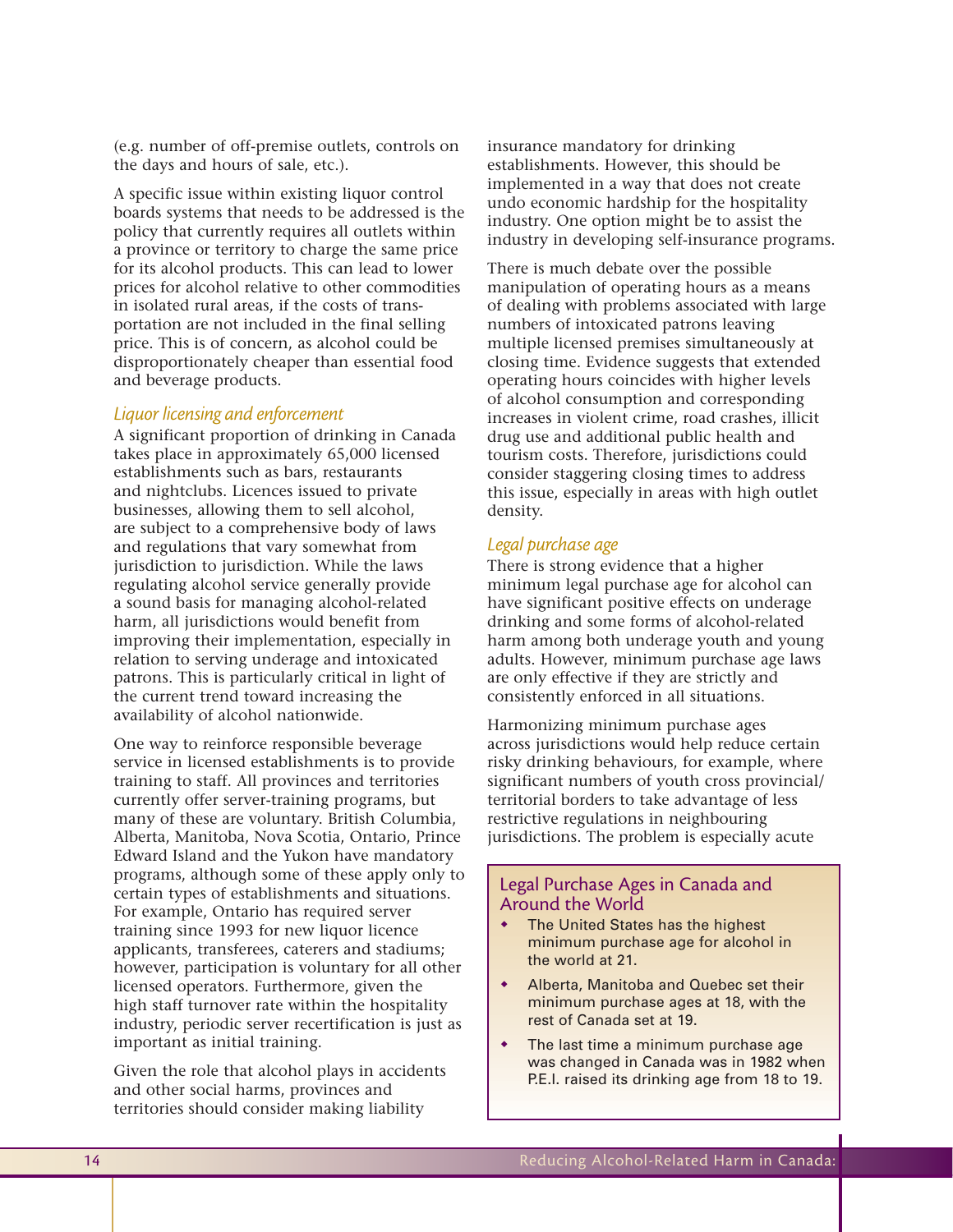at border "hot spots" where alcohol outlets and licensed establishments cluster to meet the demand from cross-border patrons. Jurisdictions should consider the potential benefits of setting a consistent minimum purchase age across Canada.

# Taxation and pricing

Taxation and pricing are proven, effective ways of controlling the availability and consumption of alcohol. As a general rule, higher prices translate into lower consumption and reduced alcohol-related harm, while lower prices lead to increases in consumption and related harm.

Final retail prices interact with disposable income to influence rates of consumption of alcohol. In the face of stable disposable incomes, increases in the price of alcohol translate into decreases in overall consumption and, by extension, lower alcohol-related harm. Two key strategies for controlling alcoholrelated health and social problems involve pricing alcohol at levels that discourage heavy (high-risk) consumption, and maintaining the real value of prices relative to inflation over time.

Governments and industry can use a number of policy levers to influence and maintain the final price of alcohol, including setting taxes, markups and implementing minimum prices consistent across Canada to ensure that prices do not fall to a level that encourages misuse and increases alcohol-related harm (socialreference price).

By reducing consumption of products with a higher concentration of ethyl alcohol, the overall risk of adverse health effects can be reduced. Currently in Canada there appears to be an absence of incentives for choosing beers and coolers with lower alcohol content, due to the fact that most jurisdictions calculate taxes and markups based on overall volume of the product rather than on the concentration of ethyl alcohol in the product. This can potentially lead to a situation where an individual can purchase products with higher alcohol content for less than products with lower alcohol content. Other jurisdictions, such as Australia, have addressed this situation by

creating incentives to offer consumers products with lower alcohol content at lower prices.

Another issue that requires attention is the tax advantage available for do-it-yourself brewing and winemaking facilities in some jurisdictions. U-Vin and U-Brew facilities are generally able to produce alcoholic beverages for consumers at a lower cost in comparison to the beverages sold by licensed retailers. As the current situation can potentially lead to individuals inexpensively producing and consuming harmful levels of alcohol, action should be taken to ensure that prices at these facilities accurately reflect the social-reference price for alcohol products within the jurisdiction.

# Advertising and promotion

Canadians are exposed to alcohol advertising and promotion through television, radio, print advertisements, point-of-sale promotions and the Internet. Many types and brands of alcohol are linked in the marketplace with a range of different sports, lifestyles and consumer identities. Continuous exposure to advertisements facilitates the development of pro-drinking attitudes and increases the likelihood of heavier drinking in some people. In addition, research now shows the cumulative influence of alcohol advertising in shaping young people's perceptions of alcohol and the development of social norms about drinking.

Three main bodies govern alcohol advertising in Canada: (1) the Canadian Radio-Television Telecommunications Commission (CRTC)'s Code for Broadcast Advertising of Alcoholic Beverages is the primary regulatory vehicle at the federal level; (2) individual provincial and territorial governments establish advertising standards built on the federal regulations; and, (3) Advertising Standards Canada identifies industry standards for alcohol advertising. None of these bodies exercise any form of control over alcohol advertising and promotion that occurs over the Internet.

The CRTC Code prohibits alcohol advertising from targeting underage drinkers. For example, people who are, or appear to be, underage cannot appear in advertisements, and alcohol use cannot be associated with symbols,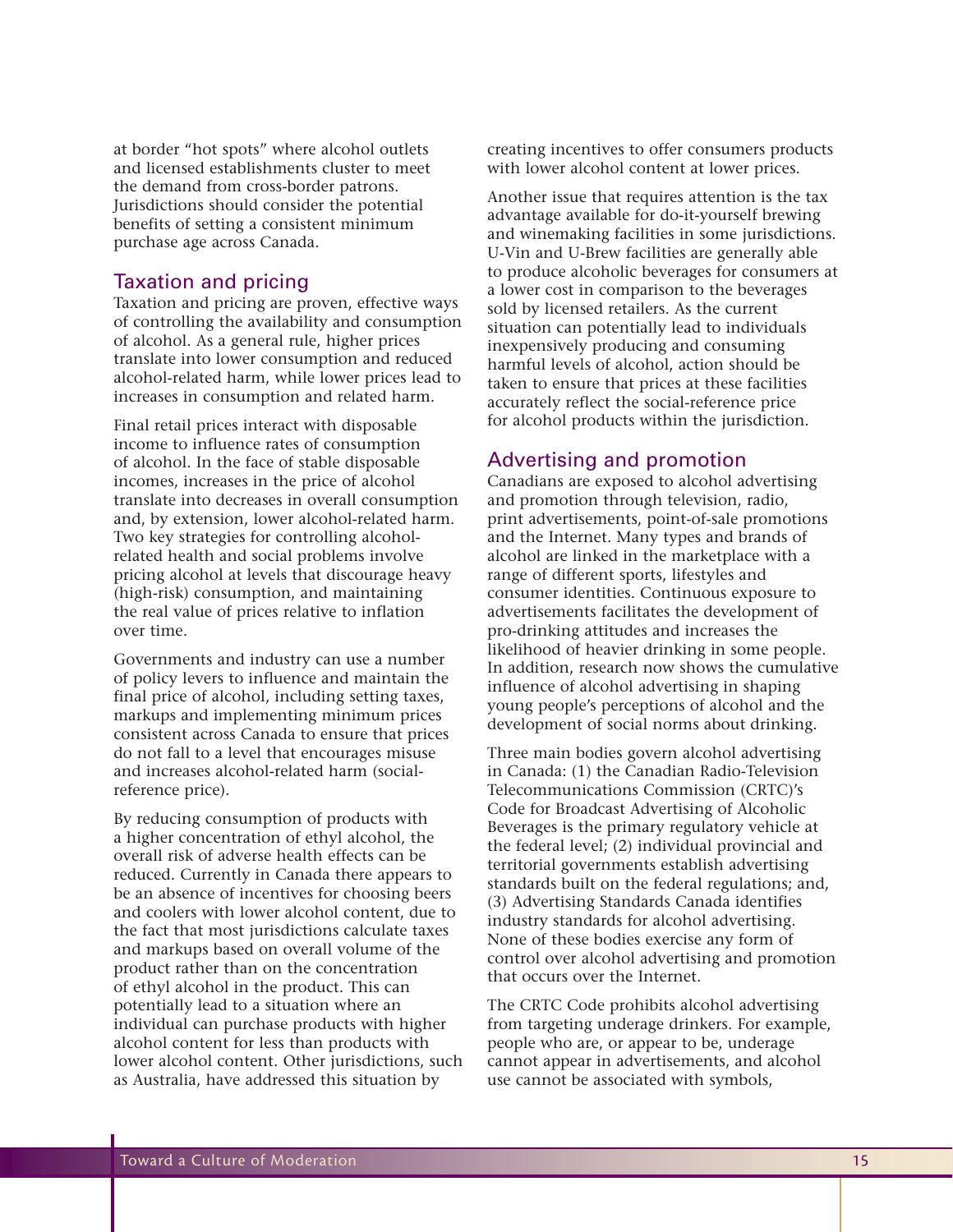activities and/or personalities that are popular with people under the legal purchase age.

Provincial and territorial guidelines, which are not consistent across all jurisdictions, also prohibit a wide range of activities that could encourage minors to drink, including the use of advertising in media targeted at minors or broadcast at times when minors constitute the bulk of the audience. These guidelines often prohibit alcohol advertising that features family scenes, children's fairy tales, nursery rhymes, characters that may appeal to children or music that appeals to minors.

The challenge with alcohol advertising is to ensure compliance with existing standards. Creation of effective and efficient processes for

## Recommendations:

*Note: where the term "liquor control board" is used, it also refers to a comparable agency within a province or territory.*

- 16. Maintain current systems of control over alcohol sales (P/T governments). Under these systems, it will be important to:
	- a) Require liquor control boards to maintain a social-responsibility frame of reference for all matters pertaining to their operations and governance, and to maintain or increase their spending and programming in this area;
	- b) Enhance staff training at outlets and implement ongoing enforcement compliance programs to ensure that alcohol is consistently sold in a socially responsible way and in accordance with the law; and
	- c) Encourage the systematic reexamination and analysis of hours and days of alcohol sales and outlet density, recognizing that increased physical availability of alcohol can lead to increased harm.
- 17. Collaborate with liquor control boards to ensure alcohol cost and availability in highrisk communities are managed in a socially responsible manner (P/T and municipal governments).

monitoring alcohol advertising and for the submission of public complaints is crucial, especially with the movement toward industrybased self-regulation in Canada.<sup>4</sup> A coordinated approach to ensuring that the standards are upheld, that appropriate changes are made over time and that youth are not over-exposed to alcohol advertising is essential to successfully implementing a culture of moderation.

- According to the annual reports from Advertising Standards Canada, alcohol advertising accounts for a significant number of public complaints about advertising each year. Although very few of these complaints are upheld in decisions by the CRTC, industry sponsors frequently discontinue ads that the public deems to be offensive.
- 18. Request all liquor licensing authorities and liquor control boards to collect and make public detailed information on both offpremise and on-premise alcohol-outlet density (P/T governments).
- 19. Conduct research to specify the magnitude and nature of third-party supply of alcohol in Canada (e.g. supply of alcohol outside the legal distribution system and in those jurisdictions where alcohol is banned) (all governments).
- 20. Evaluate the outcomes of trial alcoholcontrol measures in remote communities (particularly in the three territories), including total bans, limitations on importing alcohol into the community and severely restrictive selling practices (P/T and municipal governments, First Nation communities).
- 21. Implement server-training programs in Canada as a pre-condition for receiving and/or renewing licences for serving alcohol. These training programs should include regular recertification of servers, ongoing enforcement compliance checks and periodic program evaluations to sustain and improve impacts over time. In addition, server training and compliance checks should be conducted more frequently for establishments with a history of servicerelated problems (P/T and municipal governments, First Nation communities).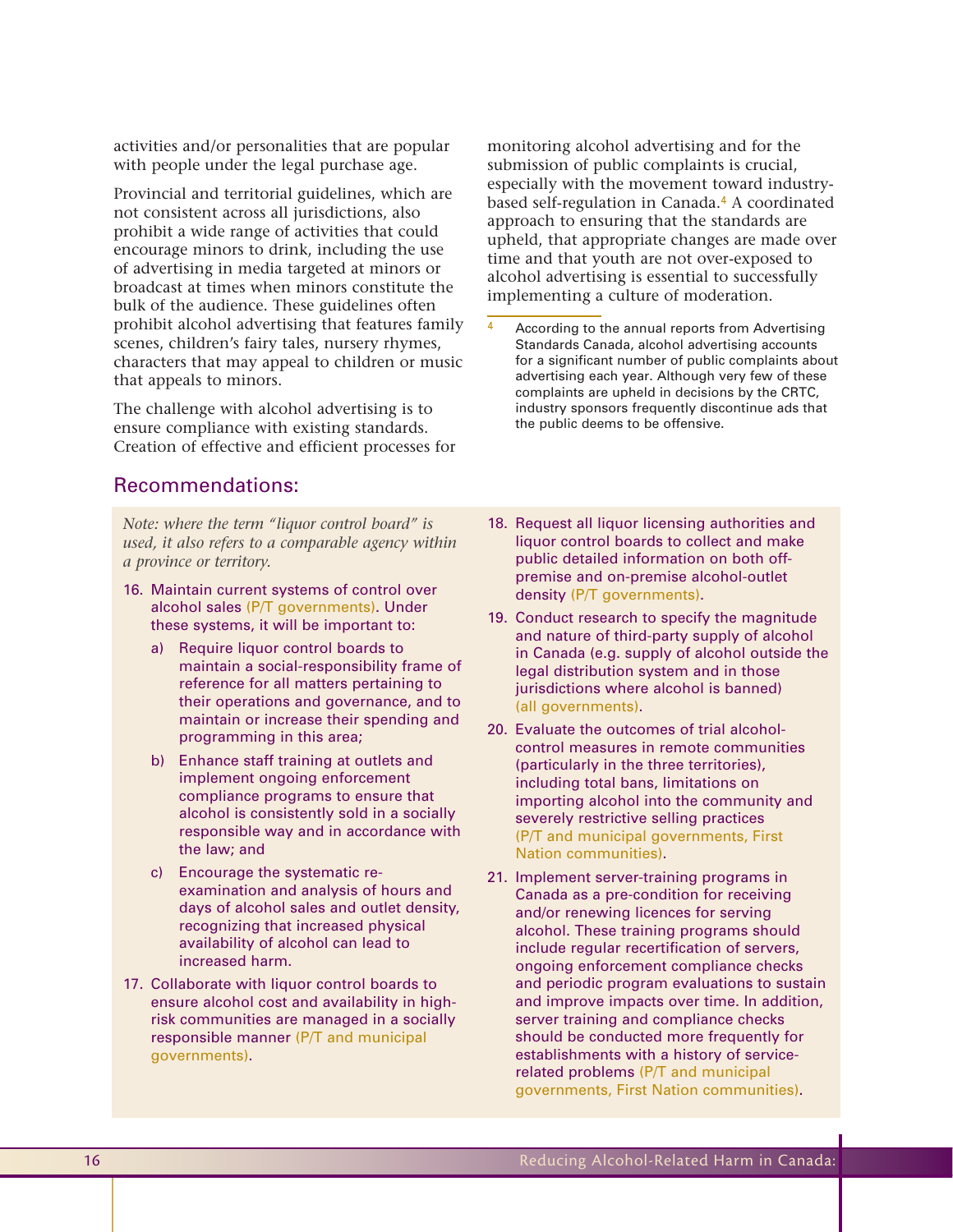- 22. Investigate the implications of making liability insurance mandatory for all licensed establishments in Canada, using options that do not place undue economic burdens on the hospitality industry (for example, self-insurance programs) (P/T governments).
- 23. Conduct research on the nature and extent of underage access to alcohol, including in licensed venues, and implement appropriate programs and policies to respond to the issue (P/T governments).
- 24. Given the relationship between legal purchase age and alcohol-related harm, consider increasing the legal purchase age of alcohol to 19 years (governments of Alberta, Quebec and Manitoba).
- 25. Strengthen enforcement and sanctions for people producing or using fake identification (P/T governments).
- 26. Adopt minimum retail social-reference prices for alcohol and index these prices, at least annually, to the Consumer Price Index (CPI). A competent body should review alcohol pricing throughout Canada, at least annually, and publish a report recommending increases where prices are not keeping pace with inflation (P/T governments).
- 27. Discourage the introduction or expansion of U-Brew and U-Vin industries. Where these industries currently exist, make licensing contingent upon matching the socially referenced price for beverage alcohol in that jurisdiction (P/T and municipal governments).
- 28. Create incentives, whether through tax or price adjustments, to promote the production and marketing of lower-alcoholcontent beers and coolers, with the overall goal of reducing the volume of absolute alcohol consumed per capita in Canada (all governments, alcohol industry).
- 29. Move towards alcohol volumetric pricing (based on the volume of ethyl alcohol in alcohol products) within each beverage class (all governments, alcohol industry).
- 30. Coordinate funding for research and publication of an annual report documenting the exposure of underage youth in Canada to alcohol advertising (Health Canada).
- 31. Review existing advertising regulatory systems with a view to updating the standards, especially as they pertain to youth, as well as the mechanisms of receiving and responding to consumer complaints about alcohol advertising (all governments).

# 3.4. Safer communities

# *Aim: Create safer communities and minimize harms related to intoxication.*

Alcohol-related harm occurs not only to drinkers, but also to a potentially wide circle of people around them. Alcohol is a contributing factor in impaired driving, injuries, assaults, homicides, fires and other events that threaten public safety and community wellness. Some of these impacts occur as a result of chronic heavy drinking; others are acute affects arising from isolated or single-session drinking occasions. Drinking to intoxication greatly increases the risk of harm to oneself or to others.

Through community mobilization, communities can minimize the likelihood of alcohol-related harm by both fostering a culture of moderation and creating safer drinking environments. These environments are facilitated by implementing policies, programs, regulations and laws and by backing these up with appropriate enforcement.

To improve community safety, harmful drinking patterns must be addressed in various contexts including the home, workplace, school, licensed establishments, recreation and other local settings. While some interventions focus narrowly on the drinking behaviours of individuals, other interventions modify the environment where drinking takes place to mitigate the potential for intoxication and its consequential harm.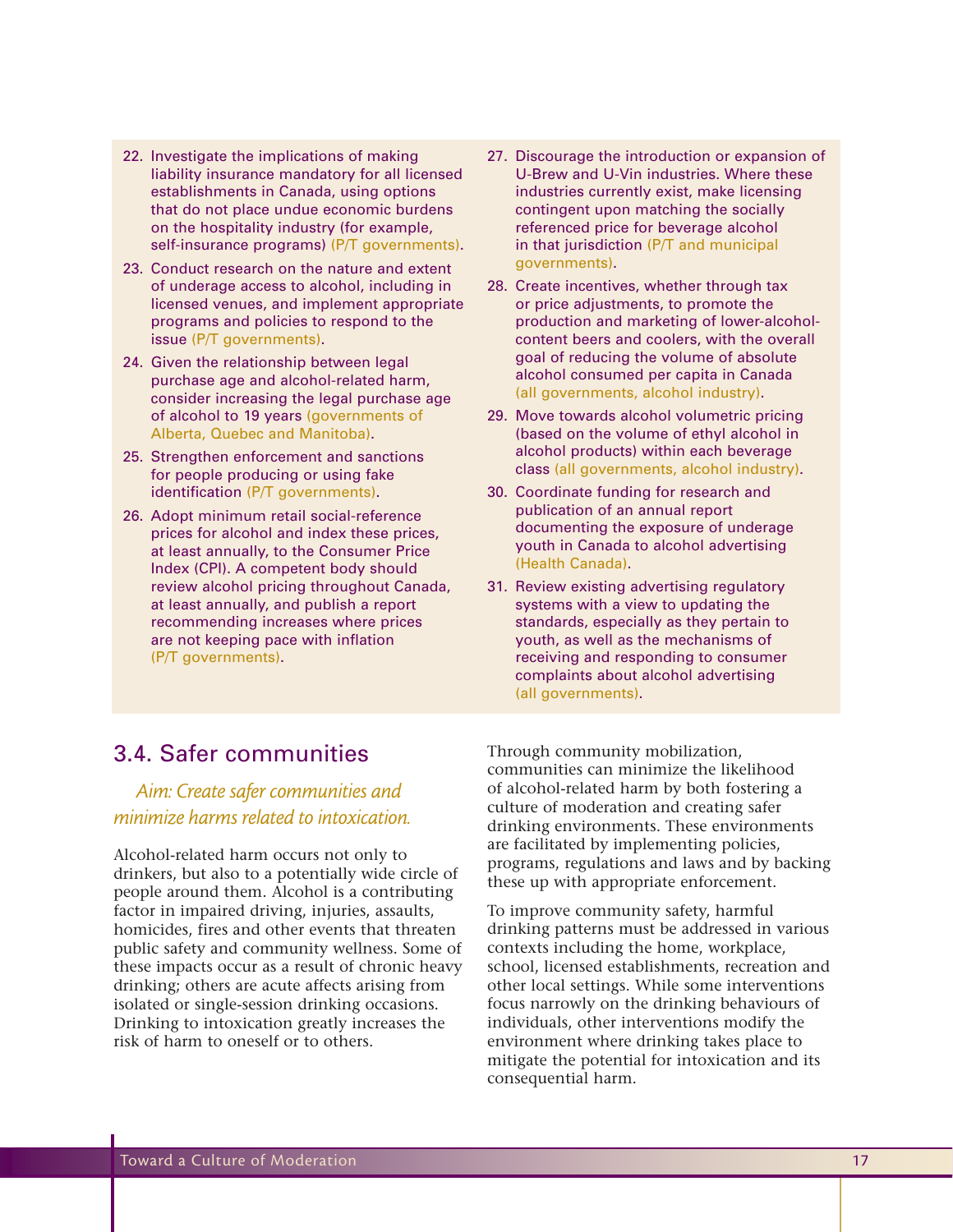### Did you know that …

- A large majority (85%) of Canadians reported in a recent study that they had not driven after drinking in the month prior to the survey. However, that leaves about 15% or 3.2 million Canadians who did.
- According to the most recent Canadian Campus Survey (2004), 32% of undergraduates reported patterns of harmful drinking; 10% of those surveyed reported alcohol-related assaults, 9.8% reported alcohol-related sexual harassment, and 14.1% reported having unplanned sexual relations due to alcohol.
- An Alberta workplace study found that 11% of employees overall reported consuming alcohol at work in the previous 12 months, with the highest rates in the finance/insurance/real-estate industry (22%) and in the manager/professional occupation (14%).

### *Workplace*

As a majority of Canadian adults are employed and spend a significant proportion of their time at work, the workplace becomes an important context for addressing alcohol-related harm. Patterns of alcohol use in relation to the workplace include: consumption prior to or during the workday; employees who arrive at work under the influence or feeling the effects of a hangover; consumption on the worksite including the parking lot; and, consumption during business meetings or work-sponsored events.

Alcohol use may be compounded by a workplace culture that promotes heavy drinking or by other workplace factors, such as stressful working conditions or frequent travel. Patterns and levels of alcohol use are highly influenced by the context surrounding the workplace and vary considerably across industries and occupations.

In the short term, alcohol consumed in the context of work can affect productivity and safety and lead to accidents and errors in judgment. In the long term, heavy drinkers can experience social, psychological, and medical problems that lead to increased absenteeism, poor overall work performance and extended sick leave. These serious outcomes not only affect the individual and co-workers, but also impose equally serious responsibilities, costs and consequences on the employer and the economy.

Employers have a broad duty to protect their employees against health and safety threats, including those related to alcohol use in the work environment. Employers may also be liable should employees who drink while in their work role cause injuries or damages within the community at large. In response, increasing numbers of employers are implementing workplace policies addressing alcohol use. These policies feature education and employee assistance programs that typically incorporate counseling and other supports.

Comprehensive workplace alcohol policies that give direction toward responsible use and, in specific situations, abstention, are especially necessary in safety-sensitive professions. All such policies should include language about obligations and liabilities of both workers and employers. Wherever possible, they should build on existing, broader employee assistance programs.

### *Municipal alcohol policies*

Municipal authorities have considerable scope to implement bylaws and other local ordinances that help manage availability of, and access to, alcohol within their boundaries. Through municipal alcohol policies, communities can specify where and under what conditions access to alcohol will be permitted and not permitted in municipally owned facilities. Pursuant to these policies, permits issued to serve alcohol typically contain such elements as roles and responsibilities of management; strategies such as standard servings to limit intoxication, low-alcohol drinks, no last call and enforcement procedures and penalties should rules not be followed.

The municipal alcohol policy approach was successfully demonstrated via a collaborative project involving a number of municipalities in Ontario and the Centre for Addiction and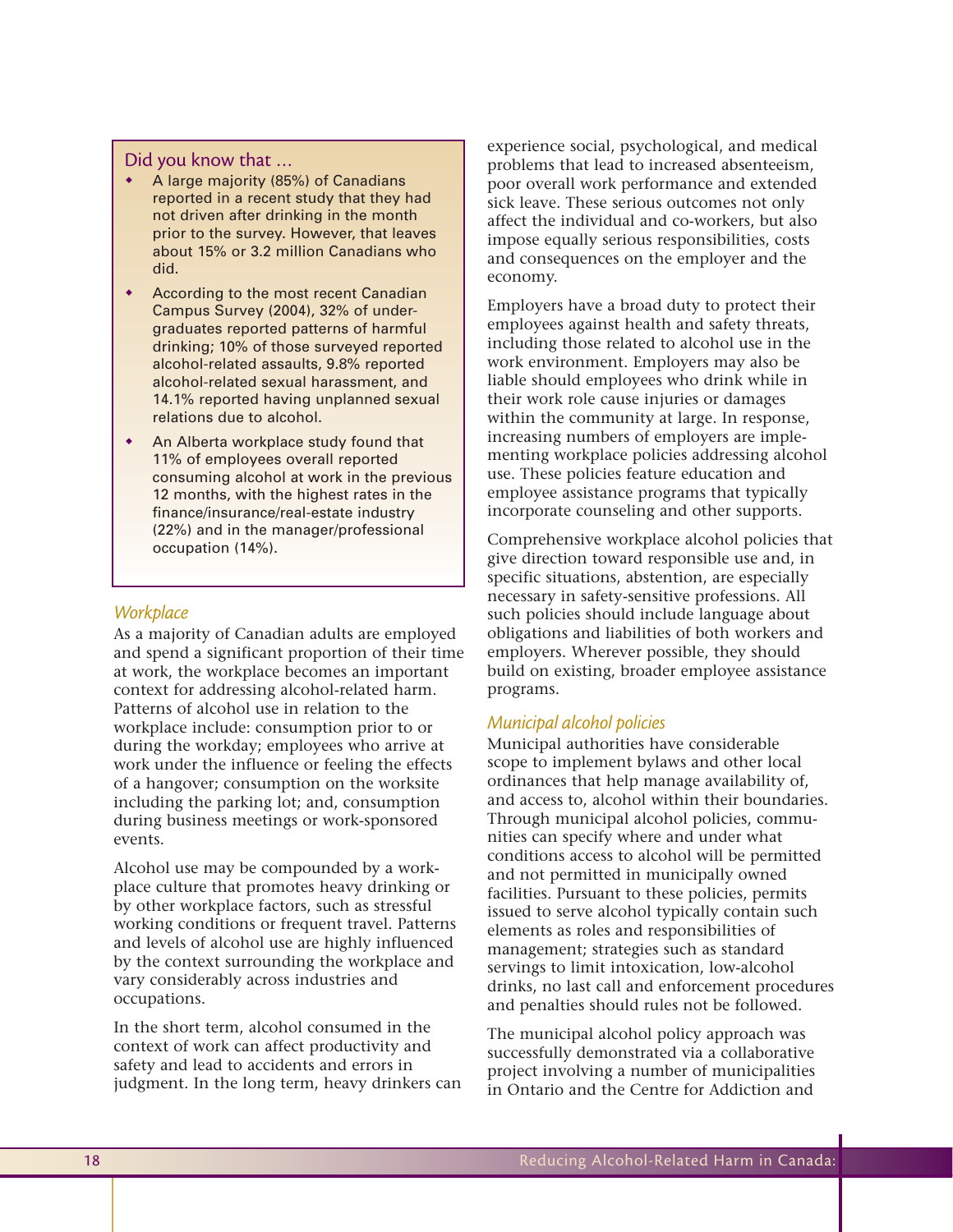Mental Health of Ontario.<sup>5</sup> The municipal alcohol policy can be extended beyond municipal facilities to cover the activities of entities such as service, recreational and sporting clubs, as well as events planned by religious groups or private event organizers where alcohol may be available. Such policies may reduce illegal service of alcohol and help educate these hosts about their responsibilities and liabilities.

### *Safe bars*

Bars and restaurants that are licensed to serve alcohol provide environments that can potentially lead to intoxication of patrons, which, in turn, can result in alcohol-related injuries and assaults. In addition, this alcohol-related harm can place others at risk within the surrounding community as a result of impaired driving and other problem behaviours.

Key initiatives that target high-risk behaviours within this drinking environment include server-training programs for managers and staff to minimize the risk of serving someone to the point of intoxication, someone who is already intoxicated or someone who is underage [Refer to section on mandatory server training, physical availability]. There are also promising violence-prevention programs that aim to minimize the likelihood of violence resulting from alcohol consumption in licensed establishments.

These programs enable bar owners and managers to assess and manage risks related to such environmental factors as patrons' access to the bar, its physical layout, characteristics of servers and security staff, and closing time.

These programs have become a standard and increasingly mandatory feature of the hospitality industry in most provinces for curbing the problems of underage drinking, over-consumption, violence and impaired driving. Especially when supported by increased enforcement and server liability laws, these programs are the most effective means of reducing harms associated with on-premise drinking.

### Did you know that…

- There is a proven relationship between overall alcohol consumption rates in Canada and traffic fatalities, homicides, liver cirrhosis, suicide and total mortality.
- Use of alcohol is an important risk factor for injuries, which in turn represent a significant public health burden. Figures vary by community and region, but studies indicate that alcohol is implicated in 17% to 70% of violent injuries and 7% to 32 % of accidental injuries.
- There is a strong association between the occurrence(and recurrence of traumatic injuries and alcohol or other drug dependence.
- Between 35% and 50% of people who arrive at emergency rooms with traumatic brain injuries have a history of abusing alcohol or other drugs.
- Young people between 10 and 24 years of age represented the highest proportion (27%) of people admitted to a specialized trauma hospital in 2002-03 due to alcoholrelated injuries. Motor vehicle crashes accounted for over half of the alcoholrelated trauma hospitalizations in 2002-03.
- A Canadian study of an emergency department found that 42% of those with violent injuries had a blood alcohol level over 0.08%, the Criminal Code "legal limit."

### *Responsible hosting*

A recent decision by the Supreme Court of Canada in a civil liability case determined that social hosts should not generally be held to the same standards of legal responsibility as commercial hosts (bars and other licensed establishments) to fulfill a duty of care and to demonstrate due diligence in providing for the safety and well-being of guests and third parties when drinking occurs in their home or in other social venues. In this particular case, the host did not provide the alcohol, and no liability was found.

While individual drinkers maintain a higher degree of personal responsibility for their actions under this ruling, the role of social

The Centre for Addiction and Mental Health has prepared a field resource manual to assist municipalities interested in developing alcohol policies.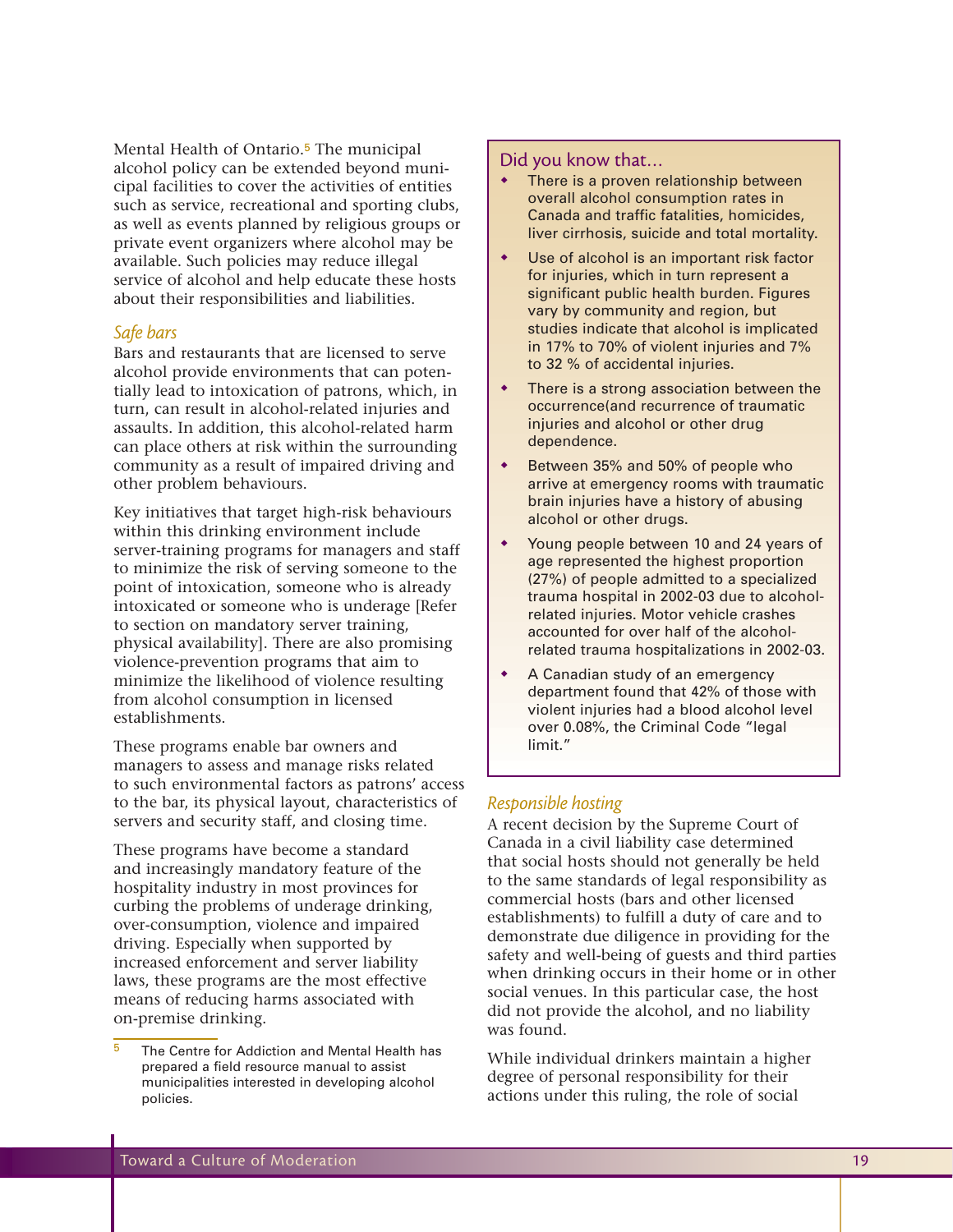hosts in non-commercial drinking contexts remains highly significant from a standpoint of strengthening a culture of moderation. Social hosting provides vital opportunities for adults to model responsible use of alcohol, particularly among children and youth.

### *Recreation*

Alcohol is often consumed in recreational contexts, although its impairing effects on judgment and motor skills make it a risk factor for harm in most sports and recreational activities. As a person's blood alcohol concentration rises, coordination, judgment and reactions deteriorate, increasing the risk of injury or death. Canadian injury statistics indicate that these negative outcomes occur especially in sports involving boats, snowmobiles, and other activities with high participation rates by young males.

Information campaigns targeting snowmobile users and boaters have been conducted in Canada, and initial evaluation results indicate promising reductions in the incidence of alcohol-related problems. As noted previously, such initiatives can build on municipal policies and include the participation of key stakeholders such as the insurance industry.

### *Colleges and universities*

Risky drinking behaviours typical of college and university students – in particular binge drinking and drinking during initiation rituals – take place in on- and off-campus locations (e.g. residences, student housing, pubs). Harmful alcohol use can result in intoxication and alcohol poisoning and lead to unwanted sexual advances, sexual assault and rape. The context in which drinking takes place plays a significant role in the amount consumed and in the problems that may ensue. However, it can also present opportunities for interventions.

Traditional approaches taken on college and university campuses to reduce alcohol-related harm include education, alcohol awareness weeks/events, and residence information programs. Many current initiatives attempt to influence the environment within which alcohol is used on campus, including alcoholfree events or residences, responsible beverage service programs, and restricting availability of alcohol through fewer on-campus pubs and limited advertising. While several campuses across Canada have adopted alcohol policies, additional empirical evaluation of these initiatives is required.

### *Drinking and driving*

The culture surrounding drinking and driving has changed dramatically over recent decades. What was once a well-entrenched, normalized activity has become unacceptable behavior to a majority of Canadians.

It is now well understood that even small amounts of alcohol can impair a person's ability to drive a motor vehicle such as a car, truck, motorcycle, snowmobile, boat or personal watercraft, especially for young drivers. The resulting increased risk of collision, injury and death carries high costs.

### Did you know that…

- Police statistics indicate that the overall rate of impaired driving incidents decreased by 60% between 1980 and 2002.
- The percentage of fatally injured drivers who had been drinking prior to an accident decreased from 48% (1991-92) to 33% (1999) to 35% (2002). In 2003, the figure rose slightly to 38%.
- Nevertheless, drinking and driving remains a persistent social concern among Canadians, with 81% indicating that they were somewhat or very concerned about it.
- Since 1999, the percentage of fatally injured drivers who test positive for alcohol has increased about 3% per year.
- In 2001, there were an estimated 195 alcohol-involved injury crashes per day and 648 alcohol-involved property crashes per day in Canada.
- While the overall trends on various measures of impaired driving remain positive, researchers at the Traffic Injury Research Foundation conclude that "the rate of improvement has slowed …[and]…the magnitude of the problem is still substantial."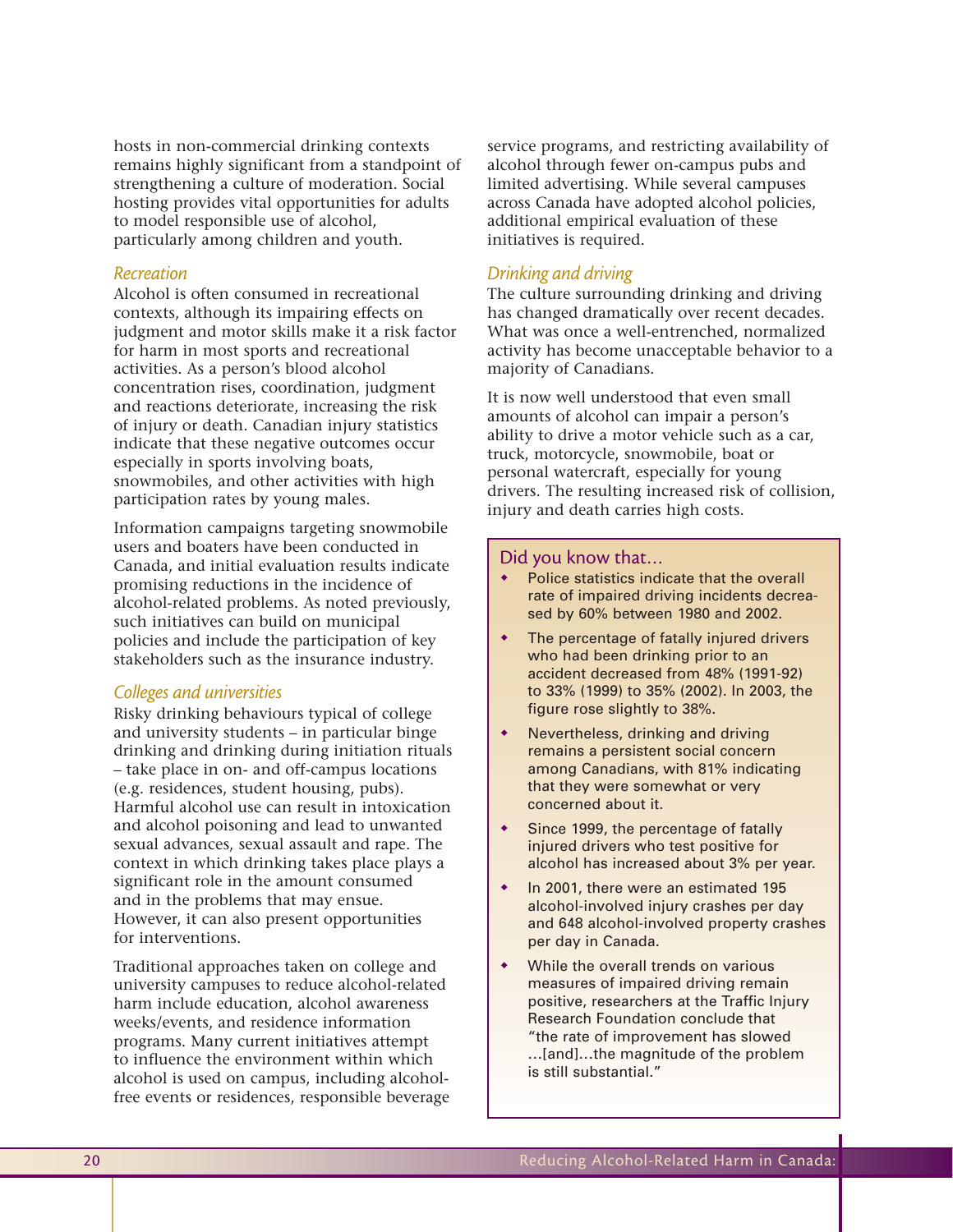Like most developed countries, Canada has a three-tier system of sanctions: zero blood alcohol concentration (BAC) for young or novice drivers, a 0.05 percent BAC level, where administrative sanctions such as a 24-hour licence suspension apply; and a 0.08 percent BAC level, above which criminal sanctions are invoked. Canada's system reflects two different levels of government responsibility: the 0.05 percent level, where provincial and territorial highway traffic law applies, and the 0.08 percent level, where the federal Criminal Code applies. Most provinces now have some provisions for roadside screening and shortterm administrative driving provisions for drivers with BACs between 0.05 percent and 0.08 percent.

Young and novice drivers are known to be at increased risk for road crashes as a result of their inexperience as drivers or inexperience with alcohol, or both. Any alcohol use compounds these risks, especially for youth, for whom other factors such as peer pressure and thrill seeking may also come into play. Motor vehicle crashes are the leading cause of death among teenagers in Canada, and 40 percent of teenage drivers killed in road crashes had been drinking. The likelihood of death for drinking drivers under 25 is the greatest of any age group. One-third (34 percent) of alcohol-related motor vehicle crash fatalities involved people aged 25 years or younger.

Currently in Canada, all jurisdictions except Nunavut have implemented graduated driverlicensing programs for young and novice drivers. These programs feature such elements as zero tolerance for BAC and restrictions on hours and passengers allowed, although considerable variation exists across program elements. A growing body of research confirms the safety benefits of graduated driver licensing and supports the identification of best practices.

While significant progress has been made to reduce impaired driving in Canada, it remains a serious problem, especially with regard to repeat offenders.

Canadians indicate that they are generally supportive of drinking and driving countermeasures such as police check stops, ignition interlocks and immediate vehicle impoundment for those who fail breath tests. Clearly, vigorous enforcement contributes to fewer people drinking and driving. However, continued and strengthened public awareness initiatives are important in supporting these efforts.

The inter-related issues of drinking, driving, impairment and harm have been the longstanding concerns of transportation authorities such as Transport Canada, provincial ministries responsible for highway safety, and research organizations such as the Traffic Injury Research Foundation.

In 1990, the Council of Ministers responsible for transportation and highway safety directed the Canadian Council of Motor Transport Administrators (CCMTA) to develop a comprehensive initiative that would reduce the number of traffic fatalities involving impaired drivers across Canadian provinces and territories. This initiative, called the Strategy to Reduce Impaired Driving (STRID) was extended for a five-year period from 1995–2001. It was then renewed to become STRID 2010, with the

### Did you know that…

- Comparisons of the crash risks of young drivers indicate that drivers of age 16–19 years have a fatality rate four times that of drivers of age 25–34 and nine times that of drivers in the 45–54 age range).
- Most drinking drivers who are killed are 19 years old.
- Males make up 87% of fatally injured drinking drivers (89% of those seriously injured).
- Death or injury is most likely to occur in the summer, and least likely in the winter.
- Most fatalities and injuries occur on weekend nights.
- Automobiles are the most likely type of vehicle used, and often the crashes are single-vehicle.
- In almost two-thirds of the alcoholinvolved multiple-vehicle crashes, the fatally injured teen driver (but not the other drivers) had been drinking.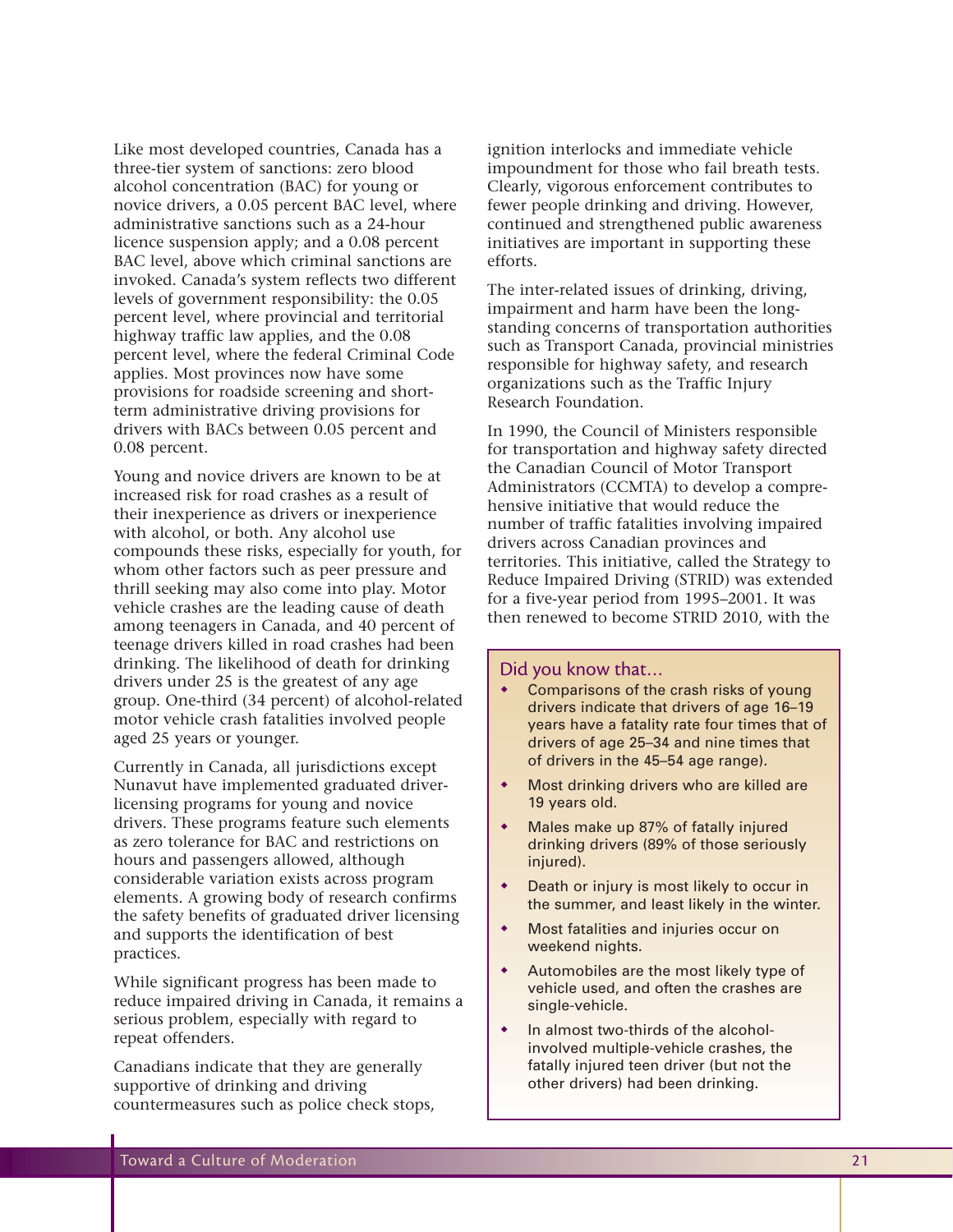goal of bringing about a 40-percent decrease in the number of road users fatally or seriously injured in crashes involving alcohol. It takes a comprehensive and coordinated approach that includes a wide range of initiatives targeting

the hardcore drinking driver, young/new drivers, social drinkers, and the first-sanctioned driver. It also includes proposed actions to handle low BAC level infractions more effectively.

## Recommendations:

- 32. Develop and adopt comprehensive policies for alcohol within every sector of the Canadian workforce, with special emphasis on safety-sensitive professions (all governments, NGOs, industries).
- 33. Partner with community groups to develop municipal alcohol policies and programs that address local issues (P/T governments, municipal governments, NGOs).
- 34. Implement the use of proven violenceprevention programs in licensed establishments (P/T governments, alcohol and hospitality industries).
- 35. Develop a public awareness campaign to raise awareness about alcohol liability (all governments, NGOs, alcohol industry).
- 36. Amend or develop policies and programs that incorporate evidence-based solutions that reduce alcohol-related harm in colleges and universities (colleges and universities, NGOs)
- 37. Endorse and support the Strategy to Reduce Impaired Driving 2010 (all governments).
- 38. Adopt the Canadian Council of Motor Transport Administrators' (CCMTA) short-

term suspension model and other proposed actions to address drinking drivers with lower BACs (P/T governments).

- 39. Re-invigorate law enforcement around drinking and driving (all governments).
- 40. Pursue approaches that focus on high-risk or alcohol-dependent drivers (i.e. with BACs of 0.15 percent or higher) to better deter and rehabilitate repeat offenders (P/T governments, NGOs). These would include:
	- a) Technology-based solutions (e.g. ignition interlock systems);
	- b) Education and public awareness initiatives;
	- c) Improved assessment protocols; and
	- d) Improved treatment and rehabilitation, drawing on harm reduction and medical models to better address the concurrent issues of chronic alcohol misuse and possible cognitive impairments.
- 41. Adopt, within their graduated driverlicensing programs, zero-tolerance alcohol (0.00 percent BAC) provisions for all drivers until age 21 (P/T governments).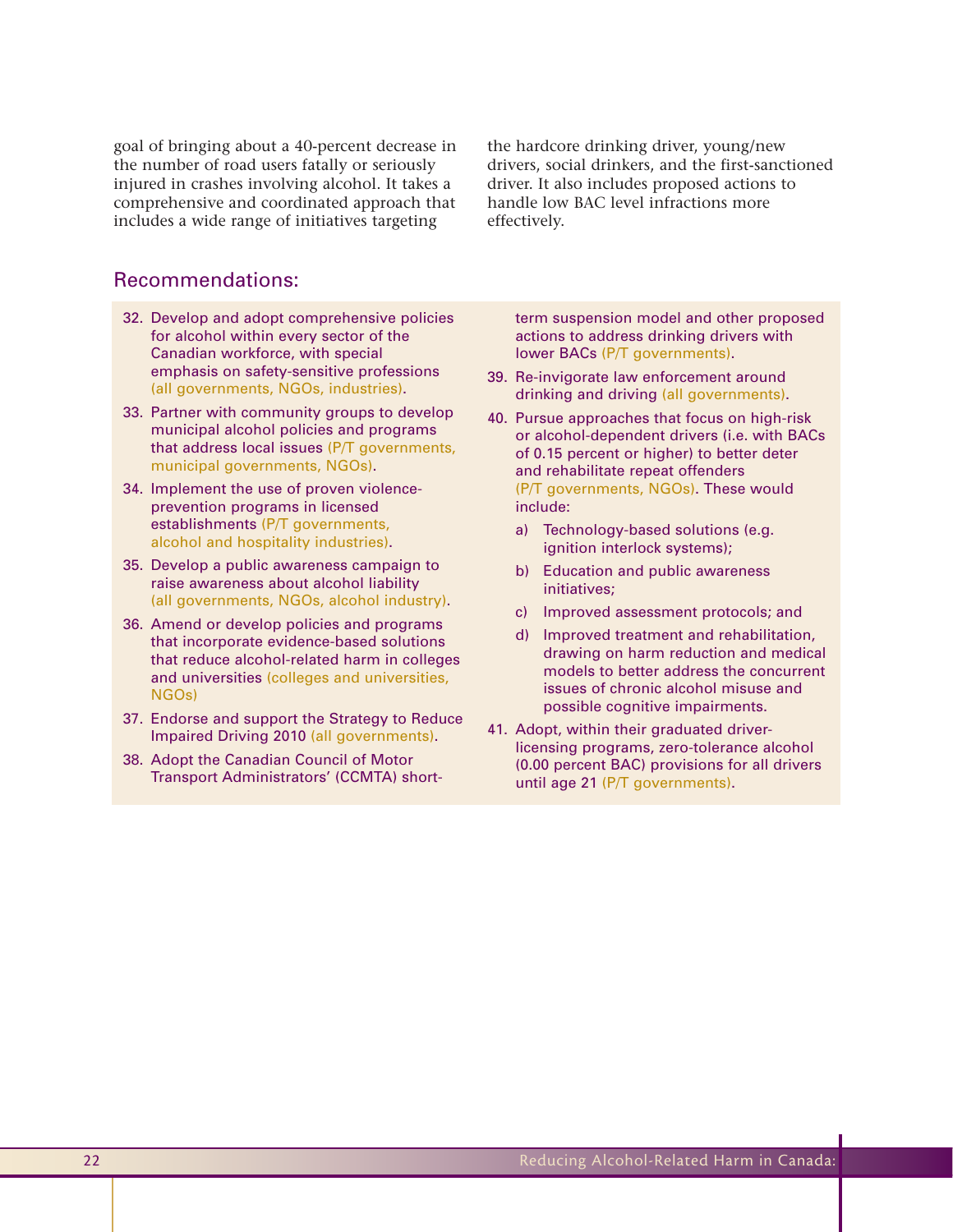# 4. Conclusion

When used in moderation, alcohol can give pleasure to many. However, when used irresponsibly, alcohol can be a dangerous drug that can result in a variety of health and social harms. To address alcohol-related harm in Canada, this National Alcohol Strategy was developed as a broad call to action based on extensive stakeholder consultations and input. It proposes renewed efforts in the areas of health promotion, prevention, treatment, and enforce-ment to support a culture of moderation. Moving towards this culture of moderation signals a new way of thinking

about alcohol use, a better understanding of the different risks involved in drinking and a determination to help Canadians in choosing wisely how to minimize those risks. This National Alcohol Strategy makes 41 specific recommendations across the four action areas and identifies the stakeholders who should lead their implementation. Just as all the action areas must operate *together* to ensure successful change in knowledge, attitudes and practices, all relevant players must *share responsibility* for addressing the harm caused by excessive or irresponsible alcohol use.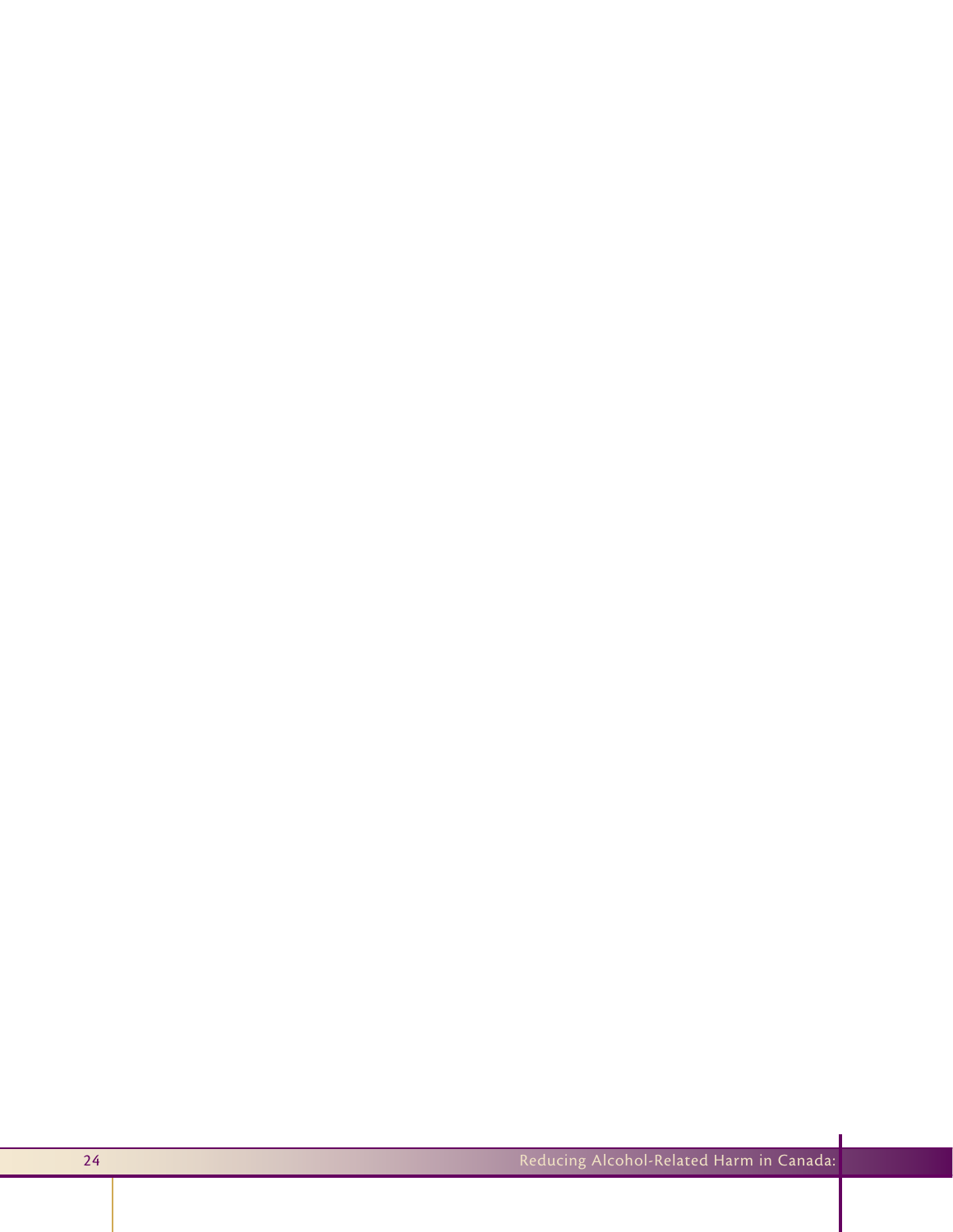# 5. Bibliography

### *Introduction*

- Adlaf, E., Begin, P., and Sawka, E. (2005). Canadian addiction survey (CAS): A national survey of Canadians' use of alcohol and other drugs: Prevalence of use and other harms: Detailed report. Ottawa: Canadian Centre on Substance Abuse.
- Babor, T., Caetano, R., Casswell, S., Edwards, G., Giesbrecht, N., Graham, K. et al. (2003). Alcohol, no ordinary commodity: Research and public policy. Oxford: Oxford University Press.
- Health Canada and the Canadian Centre on Substance Abuse (2005). National Framework for Action to Reduce the Harms Associated with Alcohol and Other Drugs and Substances in Canada – First Edition, Fall 2005. Downloaded on August 4, 2006 from http://www.nationalframework-cadrenational.ca/ uploads/files/HOME/NatFRA1steditionEN.pdf. National Framework Web site: http://www.nationalframework-cadrenational.ca/
- Parliament of Victoria, Australia, Drugs and Crime Prevention Committee, Inquiry into Strategies to Reduce Harmful Alcohol Consumption, Final Report, March 2006.
- Rehm, J., Ballunas, D., Brochu, S., Fischer, B., Gnam, W., Patra, J., Popova, S., Sarnocinska-Hart, A., Taylor, B. (2006). The costs of substance abuse in Canada 2002: highlights. Ottawa: Canadian Centre on Substance Abuse.
- Thomas, Gerald (2005). Key Messages Emerging from the National Thematic Workshop on Alcohol Policy. Ottawa: CCSA. Downloaded on August 4, 2006 from http://www.ccsa.ca/NR/rdonlyres/514597CC-3A8A-4B13-90AE-F428016EAB1B/0/ccsa0111362004.pdf

#### *Health promotion, prevention and education*

- CAMH (N.D.). Low Risk Drinking Guidelines: Maximize Life, Minimize Risk. Information Sheet downloaded on August 4, 2006 from http://www.camh.net/About\_Addiction\_Mental\_Health/ Drug\_and\_Addiction\_Information/low\_risk\_drinking04.pdf
- Loxley et al. The Prevention of Substance Use, Risk and Harm in Australia: A Review of the Evidence. A Report Prepared for the Australian Government Department of Health and Ageing. National Drug Research Institute and the Centre for Adolescent Health, Canberra. 2004.
- NIAAA (2004). Interventions for Alcohol Use and Alcohol Use Disorders in Youth. Alcohol Research and Health 28, 163-174.

### *Health impacts and treatment*

Aos, S., Mayfield, J., Miller, M., and Yen, W. (2006). Evidence-based treatment of alcohol, drug, and mental health disorders: Potential benefits, costs, and fiscal impacts for Washington State. Olympia: Washington State Institute for Public Policy.

- Brown, D. (2005). Promoting the Systematic Implementation of screenings, brief interventions, and referrals (SBIR) to reduce alcohol-related harms in Canada. Ottawa: Discussion paper commissioned by Health Canada.
- CFPC. (1996). Alcohol risk assessment and intervention (ARAI): evaluation committee report. College of Family Physicians of Canada.
- Giesbrecht, N., Roerecke, M., and Rehm. J. (2005) Alcohol and Chronic Disease: Implications for Policies and Prevention Strategies in Canada. Discussion paper commissioned by Health Canada. Ottawa, ON.
- Health Canada. (2003). Fetal alcohol spectrum disorder (FASD): a framework for action. Ottawa: Health Canada. Available at: http://www.phac-aspc.gc.ca/ dca-dea/publications/pdf/fasd-etcaf\_e.pdf

### *Availability of alcohol*

- Commission for Distilled Spirits (2005). World drink trends, 2003. Oxfordshire, UK: World Advertising Research Centre.
- Statistics Canada (2005 and various years). The Control and Sale of Alcoholic Beverages, 2004. Ottawa: Statistics Canada.
- World Health Organization (2000). International guide for monitoring alcohol consumption and related harm. Geneva: WHO. Downloaded on April 24, 2006 from: http://whqlibdoc.who.int/hq/2000/WHO\_MSD\_MSB\_00. 4.pdf

### *Safer communities*

- Beirness, D.J., Simpson, H.M., Mayhew, D.R. and Desmond, K. (2005). The Road Safety Monitor 2005: Drinking and Driving. Ottawa: Traffic Injury Research Foundation. Available at: http://www.trafficinjuryresearch.com/publications/
- CCMTA. (2001). Strategy to reduce impaired driving (STRID) 2010. Ottawa: CCMTA (Canadian Council of Motor Transport Administrators) Standing Committee on Road Safety Research and Policies. Available at http://www.ccmta.ca/english/pdf/strid\_strategy\_2010.pdf
- CCMTA. (2005). STRID strategy to address lower BAC drinking drivers. Ottawa: Canadian Council on Motor Transport Administrators. Available at http://www.ccmta.ca/english/pdf/strid\_bac\_strategy.pdf
- MADD Canada. (2006). Alcohol, trauma and impaired driving, 3rd edition. Oakville, Ontario. MADD Canada and the Centre for Addiction and Mental Health (CAMH). Available at http://www.madd.ca/english/research/real\_facts.pdf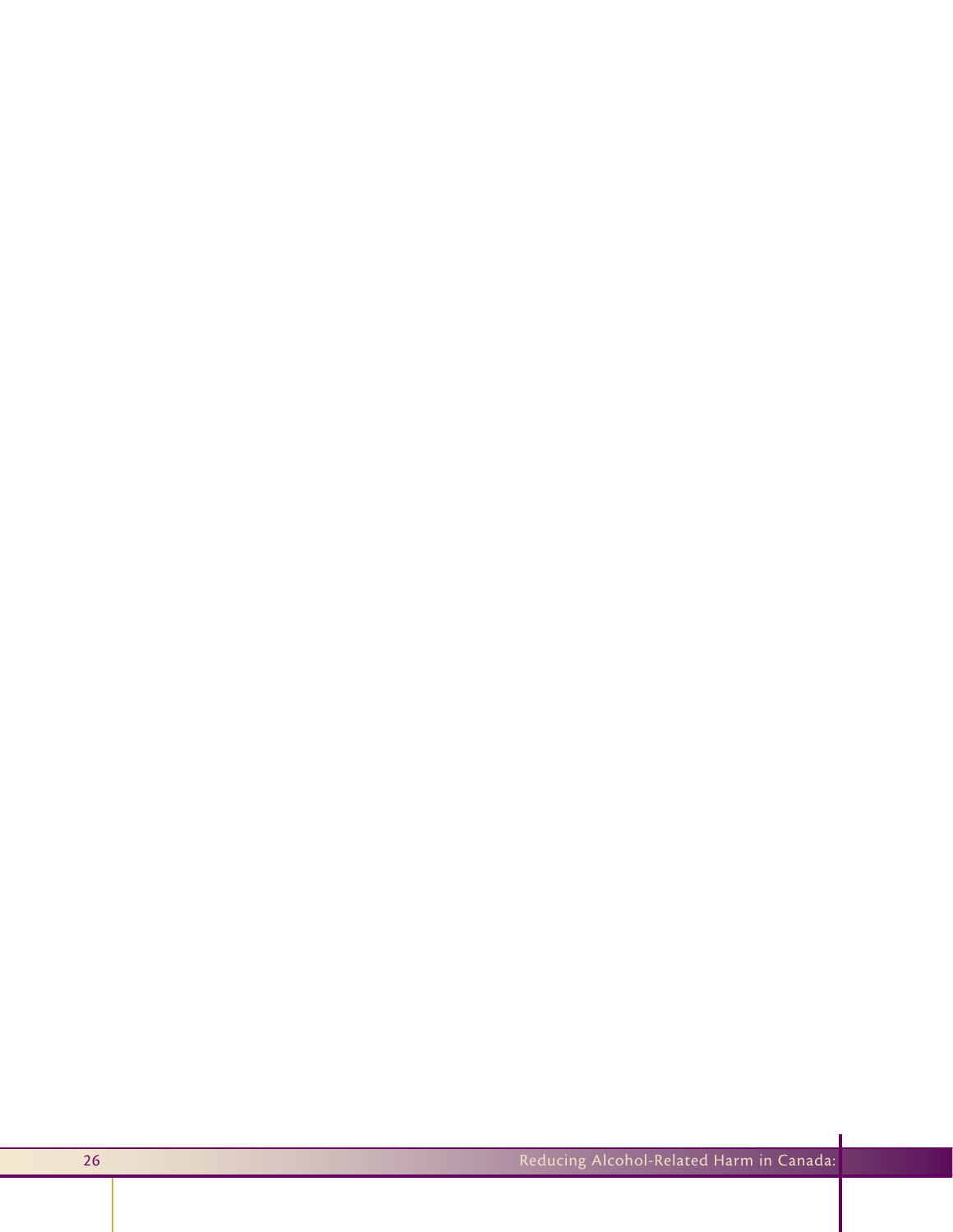# 6. Recommendations

# Health promotion, prevention and education

- 1. Develop and promote national alcohol drinking guidelines to encourage a culture of moderation, and aim for consistency and clarity of messages across all alcohol-related health and safety arenas (Health Canada, all governments).
- 2. Develop a comprehensive, sustained and coordinated social marketing campaign with multi-sectoral partners to promote the national alcohol drinking guidelines. This would include building on existing social marketing campaigns such as those targeting drinking and driving and highrisk drinking patterns (all governments, NGOs, alcohol and hospitality industries).
- 3. Support and fund local communities to develop and implement community-wide health promotion initiatives that emphasize the national alcohol drinking guidelines, and prevent and reduce alcohol-related harm (all governments, alcohol and hospitality industries).
- 4. For alcohol beverage containers, regulate standardized, easily visible labels that convey the number of standard drinks in each container (Health Canada).
- 5. With regard to underage youth, develop and evaluate policies and programs that are appropriate to youth stages of development and that promote abstinence as a valid goal for everyone, adherence to the national alcohol drinking guidelines and avoidance of high-risk drinking for those who choose not to abstain from alcohol (all governments, NGOs, alcohol and hospitality industries).
- 6. With regard to young adults, through a national collaborative initiative, develop and evaluate policies and programs in schools, colleges and universities (all governments, NGOs, alcohol and hospitality industries).

## Health impacts and treatment

- 7. Develop integrated and culturally sensitive screening, brief intervention and referral tools and strategies (P/T governments).
- 8. Ensure adequate ongoing funding, quality training and accreditation for specialized addiction services (P/T governments).
- 9. Improve access to addiction services in isolated, rural and remote regions of Canada and for vulnerable populations (all governments).
- 10. Evaluate treatment programs to determine promising practices and disseminate the findings (all governments, NGOs).
- 11. Coordinate the transfer of knowledge relating to the evaluation and research of prevention, treatment and population health policies and programs addressing alcohol (Canadian Centre on Substance Abuse).
- 12. Strengthen drug and alcohol curriculum in undergraduate, post-graduate and continuing professional development programs (P/T governments, NGOs, colleges, universities).
- 13. Disseminate FASD screening and diagnostic tools to, and promote their use by, family physicians, pediatricians and other health professionals (all governments, NGOs).
- 14. Regarding the contribution of alcohol to chronic diseases:
	- a) Prepare periodic reports on the impact of alcohol on chronic disease within Canada and coordinate these with the ongoing Costs of Substance Abuse reports (Public Health Agency of Canada);
	- b) Ensure that alcohol is consistently included in policies and programs focused on chronic disease (all governments, NGOs);
	- c) Collaborate with the Chronic Disease Prevention Alliance of Canada (CDPAC) and others to improve the prevention of alcohol-related chronic disease, including implementation of a public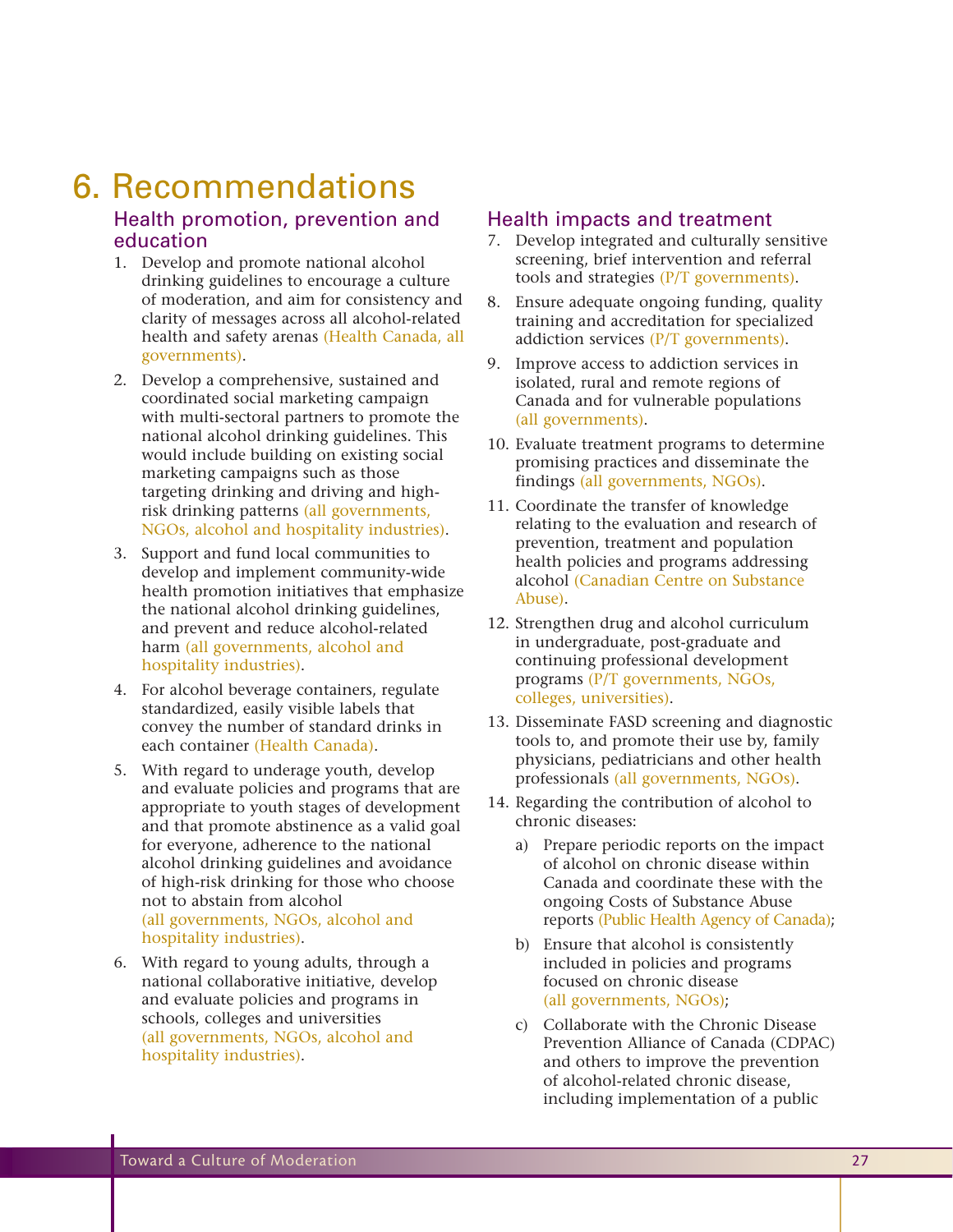awareness cam-paign (Public Health Agency of Canada).

- 15. Regarding research:
	- a) Develop a national, coordinated, ongoing data-collection and reporting system of common indicators relevant to acute and chronic alcohol-related harm across Canadian jurisdictions (Health Canada).
	- b) Develop a strategic national alcoholresearch program that is informed by a determinants of health approach and is directed at gaining a better understanding of the risk and protective factors surrounding alcohol use (Health Canada, CIHR).
	- c) Collect data on alcohol-related health impacts and treatment outcomes specific to First Nations, Inuit and Métis, using appropriate research ethics (including ownership, control, access and possession principles). These data should be comparable to those collected for the general Canadian population (Health Canada, NGOs).

## Availability of alcohol

*Note: Where the term "liquor control board" is used, it also refers to a comparable agency within a province or territory.*

- 16. Maintain current systems of control over alcohol sales (P/T governments). Under these systems, it will be important to:
	- a) Require liquor control boards to maintain a social-responsibility frame of reference for all matters pertaining to their operations and governance, and to maintain or increase their spending and programming in this area;
	- b Enhance staff training at outlets and implement ongoing enforcement compliance programs to ensure that alcohol is consistently sold in a socially responsible way and in accordance with the law; and,
	- c) Encourage the systematic re-examination and analysis of hours and days of alcohol sales and outlet density, recognizing that increased physical availability of alcohol can lead to increased harm.
- 17. Collaborate with liquor control boards to ensure alcohol cost and availability in highrisk communities are managed in a socially responsible manner (P/T and municipal governments).
- 18. Request all liquor licensing authorities and liquor control boards to collect and make public, detailed information on both offpremise and on-premise alcohol-outlet density (P/T governments).
- 19. Conduct research to specify the magnitude and nature of third-party supply of alcohol in Canada (e.g. supply of alcohol outside the legal distribution system and in those jurisdictions where alcohol is banned) (all governments).
- 20. Evaluate the outcomes of trial alcoholcontrol measures in remote communities (particularly in the three territories), including total bans, limitations on importing alcohol into the community, and severely restrictive selling practices (P/T and municipal governments, First Nation communities).
- 21. Implement server-training programs in Canada as a pre-condition for receiving and/or renewing licences for serving alcohol. These training programs should include regular recertification of servers, ongoing enforcement compliance checks and periodic program evaluations to sustain and improve impacts over time. In addition, server training and compliance checks should be conducted more frequently for establishments with a history of service-related problems (P/T and municipal governments, First Nation communities).
- 22. Investigate the implications of making liability insurance mandatory for all licensed establishments in Canada, using options that do not place undue economic burdens on the hospitality industry (for example, self-insurance programs) (P/T governments).
- 23. Conduct research on the nature and extent of underage access to alcohol, including in licensed venues, and implement appropriate programs and policies to respond to the issue (P/T governments).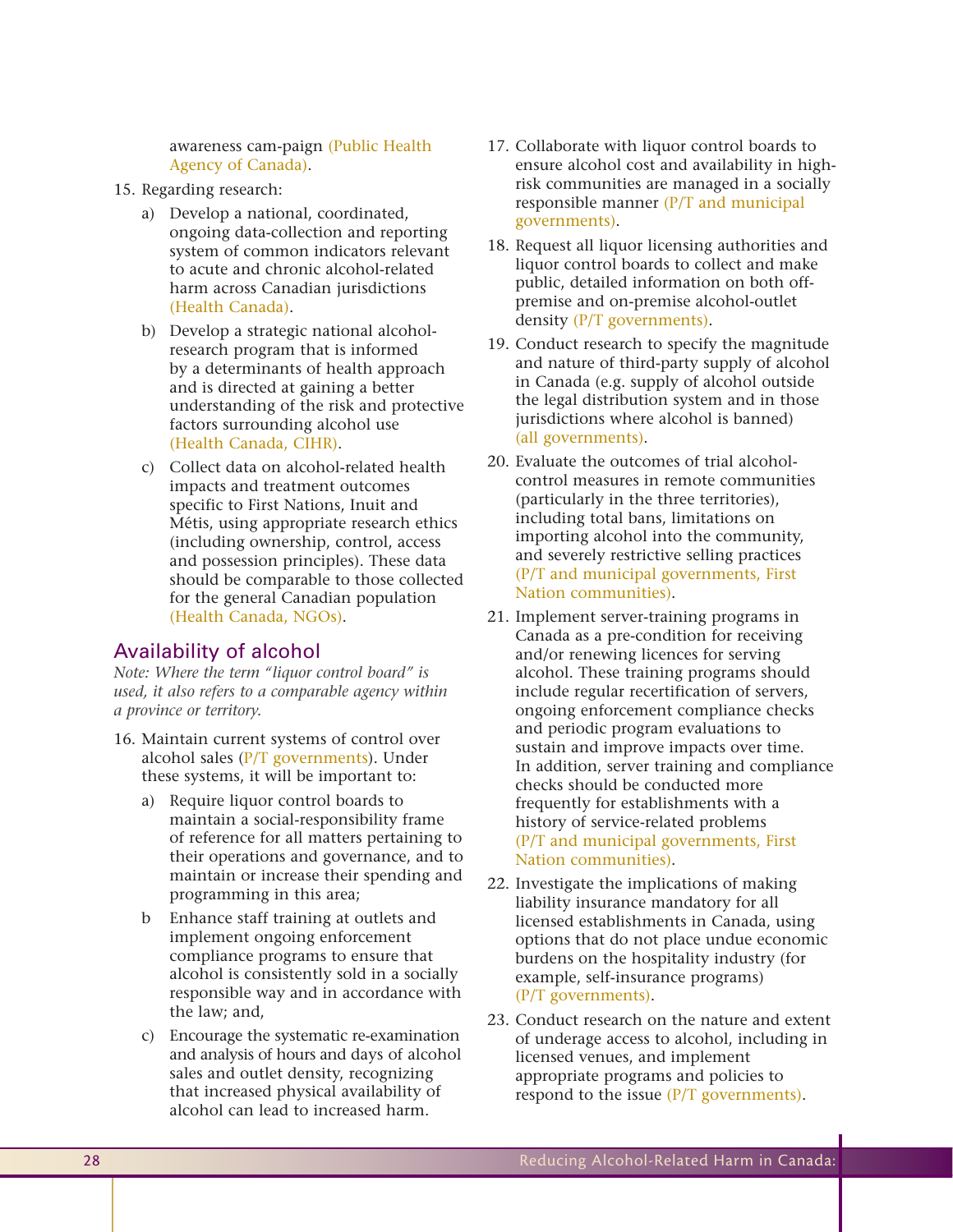- 24. Given the relationship between legal purchase age and alcohol-related harm, consider increasing the legal purchase age of alcohol to 19 years (governments of Alberta, Quebec and Manitoba).
- 25. Strengthen enforcement and sanctions for people producing or using fake identification (P/T governments).
- 26. Adopt minimum retail social-reference prices for alcohol and index these prices, at least annually, to the Consumer Price Index (CPI). A competent body should review alcohol pricing throughout Canada, at least annually, and publish a report recommending increases where prices are not keeping pace with inflation ( $P/T$  governments).
- 27. Discourage the introduction or expansion of U-Brew and U-Vin industries. Where these industries currently exist, make licensing contingent upon matching the socially referenced price for beverage alcohol in that jurisdiction (P/T and municipal governments).
- 28. Create incentives, whether through tax or price adjustments, to promote the production and marketing of lower-alcoholcontent beers and coolers, with the overall goal of reducing the volume of absolute alcohol consumed per capita in Canada (all governments, alcohol industry).
- 29. Move towards alcohol volumetric pricing (based on the volume of ethyl alcohol in alcohol products) within each beverage class (all governments, alcohol industry).
- 30. Coordinate funding for research and publication of an annual report documenting the exposure of underage youth in Canada to alcohol advertising (Health Canada).
- 31. Review existing advertising regulatory systems with a view to updating the standards, especially as they pertain to youth, as well as the mechanisms of receiving and responding to consumer complaints about alcohol advertising (all governments).

# Safer communities

32. Develop and adopt comprehensive policies for alcohol within every sector of the

Canadian workforce, with special emphasis on safety-sensitive professions (all governments, NGOs, industries).

- 33. Partner with community groups to develop municipal alcohol policies and programs that address local issues (P/T governments, municipal governments, NGOs).
- 34. Implement the use of proven violenceprevention programs in licensed establishments (P/T governments, alcohol and hospitality industries).
- 35. Develop a public awareness campaign to raise awareness about alcohol liability (all governments, NGOs, alcohol industry).
- 36. Amend or develop policies and programs that incorporate evidence-based solutions that reduce alcohol-related harm in colleges and universities (colleges and universities, NGOs).
- 37. Endorse and support the Strategy to Reduce Impaired Driving 2010 (all governments).
- 38. Adopt the Canadian Council of Motor Transport Administrators' (CCMTA) shortterm suspension model and other proposed actions to address drinking drivers with lower BACs (P/T governments).
- 39. Re-invigorate law enforcement around drinking and driving (all governments).
- 40. Pursue approaches that focus on high-risk or alcohol-dependent drivers (i.e., with BACs of 0.15 percent or higher) to better deter and rehabilitate repeat offenders (P/T governments, NGOs). These would include:
	- a) Technology-based solutions (e.g. ignition interlock systems);
	- b) Education and public awareness initiatives;
	- c) Improved assessment protocols; and
	- d) Improved treatment and rehabilitation, drawing on harm reduction and medical models to better address the concurrent issues of chronic alcohol misuse and possible cognitive impairments.
- 41. Adopt, within their graduated driverlicensing programs, zero-tolerance alcohol (0.00 percent BAC) provisions for all drivers until age 21 (P/T governments).